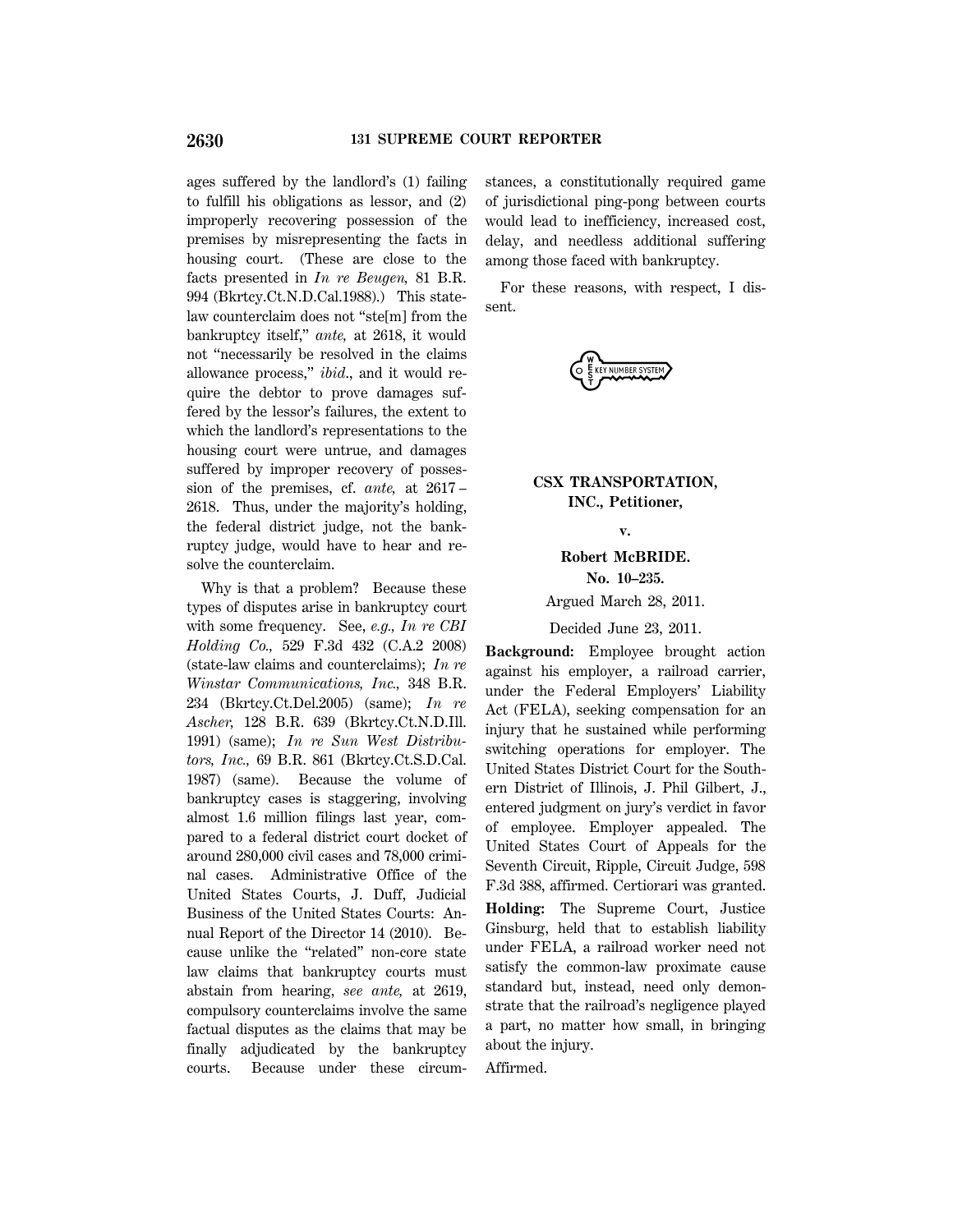Justice Thomas joined in part.

# **5. Courts**  $\infty$ **89**

Chief Justice Roberts, joined by Justices Scalia, Kennedy, and Alito, filed a dissenting opinion.

#### **1. Labor and Employment** O**2760, 2769**

Liability under the Federal Employers' Liability Act (FELA) is limited in these key respects: railroads are liable only to their employees, and only for injuries sustained in the course of employment. Federal Employers' Liability Act, § 1 et seq., 45 U.S.C.A. § 51 et seq.

#### **2. Labor and Employment** O**2781**

In comparison to tort litigation at common law, a relaxed standard of causation applies under the Federal Employers' Liability Act (FELA). Federal Employers' Liability Act, § 1 et seq., 45 U.S.C.A. § 51 et seq.

# **3. Negligence**  $\approx 370, 422$

Term ''proximate cause'' is shorthand for a concept: injuries have countless causes, and not all should give rise to legal liability.

 See publication Words and Phrases for other judicial constructions and definitions.

### **4. Labor and Employment** O**2781**

To establish liability under the Federal Employers' Liability Act (FELA), a railroad worker need not satisfy the commonlaw proximate cause standard but, instead, need only demonstrate that the railroad's negligence played a part, no matter how small, in bringing about the injury, or, in other words, that the railroad's negligence played any part, even the slightest, in producing the injury. Federal Employers' Liability Act, § 1 et seq., 45 U.S.C.A. § 51 et seq.

Doctrine of stare decisis aims to ensure the goals of stability and predictability.

## **6.** Labor and Employment  $\approx 2782$

Reasonable foreseeability of harm is an essential ingredient of Federal Employers' Liability Act (FELA) negligence. Federal Employers' Liability Act, § 1 et seq., 45 U.S.C.A. § 51 et seq.

#### **7.** Labor and Employment  $\approx 2829$

Because reasonable foreseeability of harm is an essential ingredient of Federal Employers Liability Act (FELA) negligence, the jury must be asked, initially, whether the carrier failed to observe that degree of care which people of ordinary prudence and sagacity would use under the same or similar circumstances, and, in that regard, may be told that the railroad's duties are measured by what is reasonably foreseeable under like circumstances. Federal Employers' Liability Act, § 1 et seq., 45 U.S.C.A. § 51 et seq.

### **8. Labor and Employment**  $\approx 2782$

For purposes of establishing liability under the Federal Employers' Liability Act (FELA), if a person has no reasonable ground to anticipate that a particular condition would or might result in a mishap and injury, then the party is not required to do anything to correct the condition. Federal Employers' Liability Act, § 1 et seq., 45 U.S.C.A. § 51 et seq.

#### **9.** Labor and Employment  $\approx 2785$

Railroad's violation of a safety statute is negligence per se.

## **10. Labor and Employment**  $\infty$  **2781, 2822**

Under the Federal Employers' Liability Act (FELA), if negligence is proved and is shown to have played any part, even the slightest, in producing the injury, then the carrier is answerable in damages, even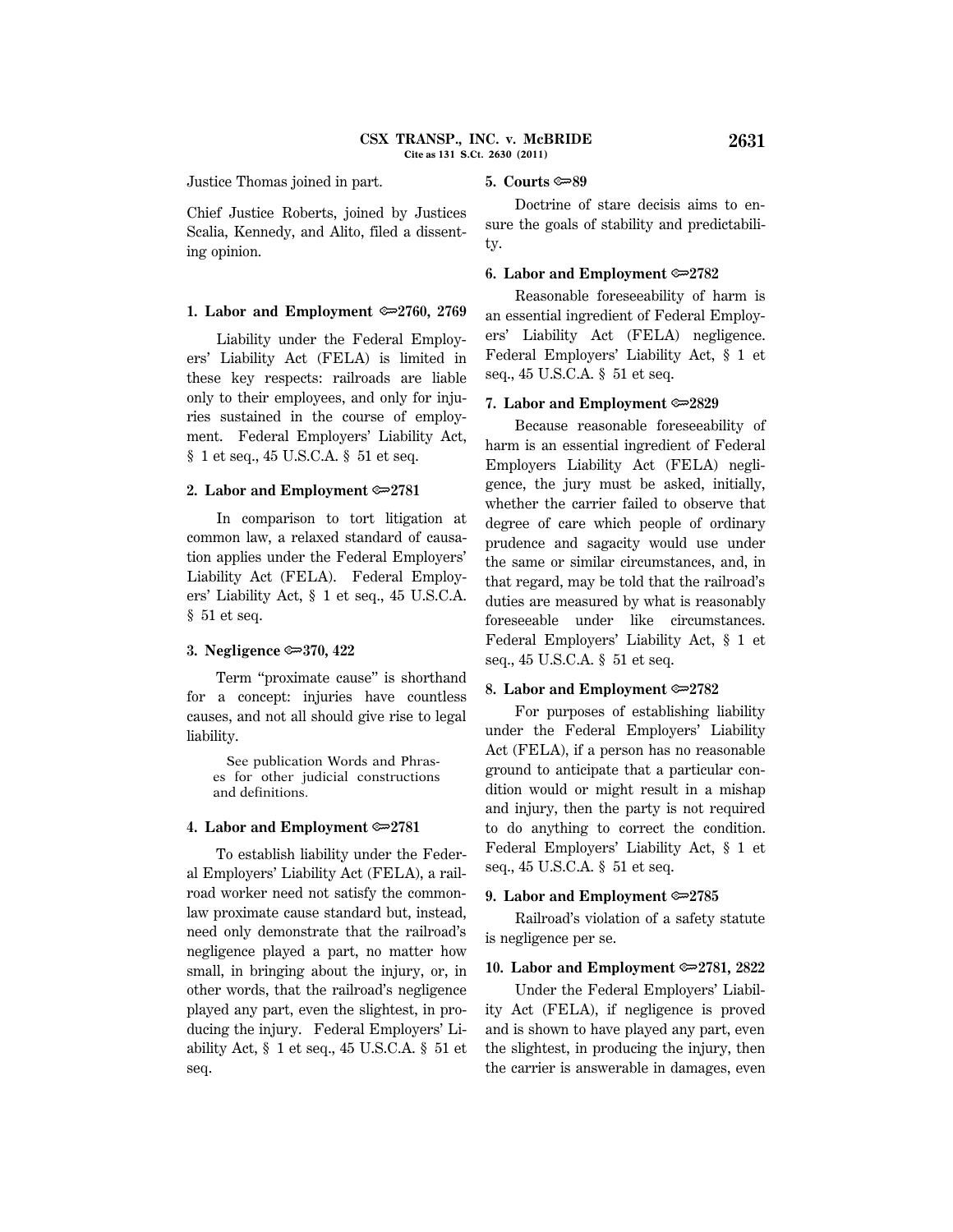if the extent of the injury or the manner in which it occurred was not probable or foreseeable. Federal Employers' Liability Act, § 1 et seq., 45 U.S.C.A. § 51 et seq.

# *Syllabus \**

Respondent McBride, a locomotive engineer with petitioner CSX Transportation, Inc., an interstate railroad, sustained a debilitating hand injury while switching railroad cars. He filed suit under the Federal Employers' Liability Act (FELA), which holds railroads liable for employees' injuries ''resulting in whole or in part from [carrier] negligence." 45 U.S.C. § 51. McBride alleged that CSX negligently (1) required him to use unsafe switching equipment and (2) failed to train him to operate that equipment. A verdict for McBride would be in order, the District Court instructed, if the jury found that CSX's negligence ''caused or contributed to'' his injury. The court declined CSX's request for additional charges requiring McBride to "show that  $\ldots$  [CSX's] negligence was a proximate cause of the injury'' and defining ''proximate cause'' as ''any cause which, in natural or probable sequence, produced the injury complained of.'' Instead, relying on *Rogers v. Missouri Pacific R. Co.,* 352 U.S. 500, 77 S.Ct. 443, 1 L.Ed.2d 493, the court gave the Seventh Circuit's pattern FELA instruction: ''Defendant 'caused or contributed to' Plaintiff's injury if Defendant's negligence played a part—no matter how small—in bringing about the injury.'' The jury returned a verdict for McBride.

On appeal, CSX renewed its objection to the failure to instruct on proximate cause, now defining the phrase to require a ''direct relation between the injury asserted and the injurious conduct alleged.'' The appeals court, however, approved the District Court's instruction and affirmed its judgment for McBride. Because *Rogers* had relaxed the proximate cause requirement in FELA cases, the court said, an instruction that simply paraphrased *Rogers'* language could not be declared erroneous.

*Held:* The judgment is affirmed.

598 F.3d 388, affirmed.

Justice GINSBURG delivered the opinion of the Court with respect to all but Part III–A, concluding, in accord with FELA's text and purpose, *Rogers,* and the uniform view of the federal appellate courts, that FELA does not incorporate stock ''proximate cause'' standards developed in nonstatutory common-law tort actions. The charge proper in FELA cases simply tracks the language Congress employed, informing juries that a defendant railroad "caused or contributed to" a railroad worker's injury ''if [the railroad's] negligence played a part—no matter how small—in bringing about the injury.'' That, indeed, is the test Congress prescribed for proximate causation in FELA cases. Pp. 2636 – 2641, 2643 – 2644.

(a) CSX's interpretation of *Rogers* is not persuasive. Pp. 2636 – 2641.

(1) Given FELA's ''broad'' causation language, *Urie v. Thompson,* 337 U.S. 163, 181, 69 S.Ct. 1018, 93 L.Ed. 1282, and Congress' "humanitarian" and "remedial goal[s]'' in enacting the statute, FELA's causation standard is ''relaxed'' compared to that applicable in common-law tort litigation, *Consolidated Rail Corporation v. Gottshall,* 512 U.S. 532, 542–543, 114 S.Ct. 2396, 129 L.Ed.2d 427. *Rogers* described that relaxed standard as ''whether the proofs justify with reason the conclusion

<sup>\*</sup> The syllabus constitutes no part of the opinion of the Court but has been prepared by the Reporter of Decisions for the convenience of

the reader. See *United States v. Detroit Timber & Lumber Co.,* 200 U.S. 321, 337, 26 S.Ct. 282, 50 L.Ed. 499.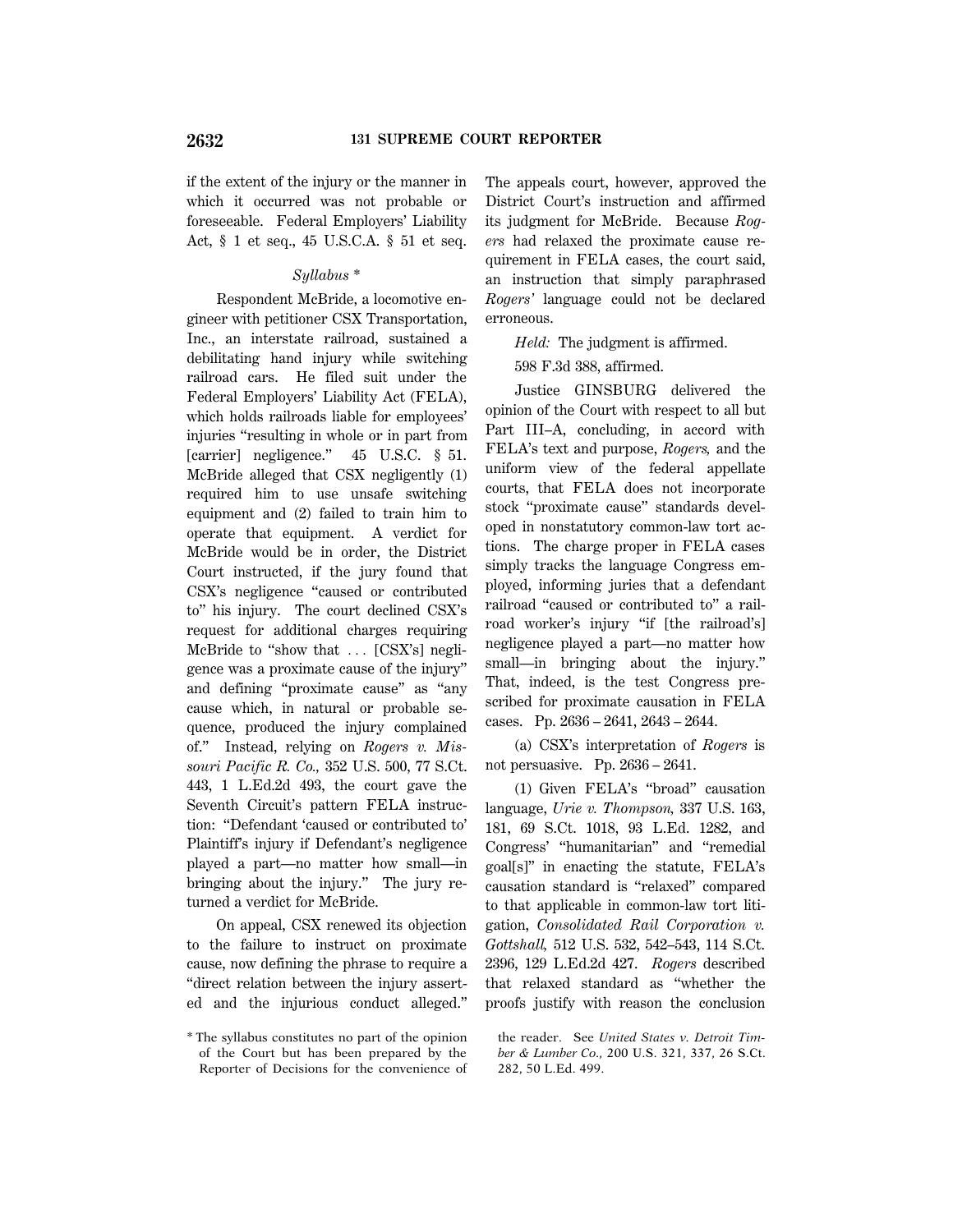that employer negligence played any part, even the slightest, in producing the injury or death for which damages are sought.'' 352 U.S., at 506, 77 S.Ct. 443. Because the District Court's instruction tracked *Rogers* ' language, the instruction was plainly proper so long as *Rogers* actually prescribes the causation definition applicable under FELA. See *Patterson v. Mc-Lean Credit Union,* 491 U.S. 164, 172, 109 S.Ct. 2363, 105 L.Ed.2d 132. CSX, however, contends that *Rogers* was a narrowly focused decision that did not displace common-law formulations of ''proximate cause.'' Drawing largely on Justice Souter's concurrence in *Norfolk Southern R. Co. v. Sorrell,* 549 U.S. 158, 173, 127 S.Ct. 799, 166 L.Ed.2d 638, CSX urges that *Rog* $ers'$  "any part  $\ldots$  in producing the injury" test displaced only common-law restrictions on recovery for injuries involving contributory negligence or other multiple causes, but did not address the requisite directness of a cause. Pp. 2636 – 2637.

(2) In *Rogers,* the employee was burning vegetation that lined his employer's railroad tracks. A passing train fanned the flames, which spread to the top of the culvert where he was standing. Attempting to escape, he slipped and fell on the sloping gravel covering the culvert, sustaining serious injuries. 352 U.S., at 501–503, 77 S.Ct. 443. The state-court jury returned a verdict for him, but the Missouri Supreme Court reversed. Even if the railroad had been negligent in failing to maintain a flat surface, the court reasoned, the employee was at fault because of his lack of attention to the spreading fire. As the fire "was something extraordinary, unrelated to, and disconnected from the incline of the gravel,'' the court found that ''plaintiff's injury was not the natural and probable consequence of any negligence of defendant.'' *Ibid.* This Court reversed. FELA, this Court affirmed, did not incorporate any traditional

common-law formulation of ''proximate causation[,] which [requires] the jury [to] find that the defendant's negligence was the sole, efficient, producing cause of injury.'' *Id.,* at 506, 77 S.Ct. 443. Whether the railroad's negligent act was the ''immediate reason'' for the fall, the Court added, was ''irrelevant.'' *Id.,* at 503, 77 S.Ct. 443. The Court then announced its ''any part ... in producing the injury" test, *id.*, at 506, 77 S.Ct. 443.

*Rogers* is most sensibly read as a comprehensive statement of FELA's causation standard. The State Supreme Court there acknowledged that a FELA injury might have multiple causes, but considered the respondent railroad's part too indirect to establish the requisite causation. That is the very reasoning this Court rejected in *Rogers.* It is also the reasoning CSX asks this Court to resurrect. The interpretation adopted today is informed by the statutory history, see *Trainmen v. Virginia ex rel. Virginia State Bar,* 377 U.S. 1, 3, 84 S.Ct. 1113, 12 L.Ed.2d 89, the precedents on which *Rogers* drew, see, *e.g., Coray v. Southern Pacific Co.,* 335 U.S. 520, 523–524, 69 S.Ct. 275, 93 L.Ed. 208, this Court's subsequent decisions, see, *e.g., Ferguson v. Moore– McCormack Lines, Inc.,* 352 U.S. 521, 523– 524, 77 S.Ct. 457, 1 L.Ed.2d 511, the decisions of every Court of Appeals that reviews FELA cases, and the overwhelming majority of state courts and scholars. This understanding of *Rogers* ''has been accepted as settled law for several decades.'' *IBP, Inc. v. Alvarez,* 546 U.S. 21, 32, 126 S.Ct. 514, 163 L.Ed.2d 288. To discard or restrict the instruction now would ill serve *stare decisis.* Pp. 2637 – 2641.

(b) CSX nonetheless worries that the *Rogers* "any part" instruction opens the door to unlimited liability, inviting juries to impose liability on the basis of ''but for''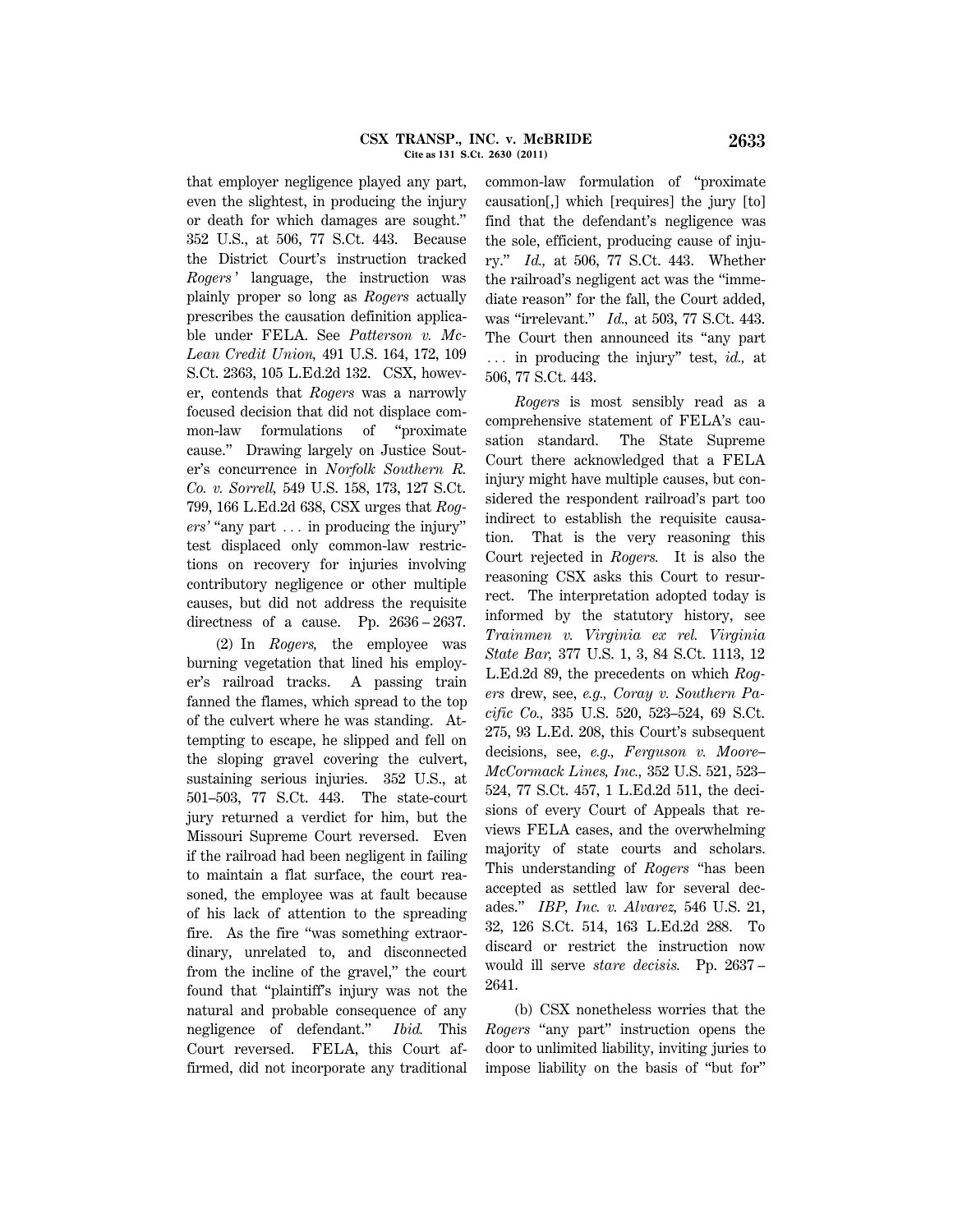causation. A half century's experience with *Rogers* gives little cause for concern: CSX has not identified even *one* trial in which the instruction generated an absurd or untoward award.

FELA's "in whole or in part" language is straightforward. ''[R]easonable foreseeability of harm is an essential ingredient of [FELA] *negligence,*'' *Gallick v. Baltimore & Ohio R. Co.,* 372 U.S. 108, 117, 83 S.Ct. 659, 9 L.Ed.2d 618 (emphasis added). If negligence is proved, however, and is shown to have ''played any part, even the slightest, in producing the injury,'' *Rogers,* 352 U.S., at 506, 77 S.Ct. 443, then the carrier is answerable in damages even if '' 'the extent of the [injury] or the manner in which it occurred'" was not ''[p]robable'' or ''foreseeable.'' *Gallick,* 372 U.S., at 120–121, and n. 8, 83 S.Ct. 659. Properly instructed on negligence and causation, and told, as is standard practice in FELA cases, to use their "common sense" in reviewing the evidence, juries would have no warrant to award damages in far out ''but for'' scenarios, and judges would have no warrant to submit such cases to the jury. Pp. 2641, 2643 – 2644.

GINSBURG, J., delivered the opinion of the Court, except as to Part III–A. BREYER, SOTOMAYOR, and KAGAN, JJ., joined that opinion in full, and THOMAS, J., joined as to all but Part III– A. ROBERTS, C. J., filed a dissenting opinion, in which SCALIA, KENNEDY, and ALITO, JJ., joined.

Charles A. Rothfeld, Washington, DC, for Petitioner.

David C. Frederick, Washington, DC, for Respondent.

James A. Bax, Boyle Brasher LLC, St. Louis, MO, Charles A. Rothfeld, Evan M.

\* Justice THOMAS joins all but Part III–A of this opinion.

Tager, Dan Himmelfarb, Mayer Brown LLP, Washington, DC, for Petitioner.

Lawrence M. Mann, Alper & Mann, PC, Washington, D.C., John P. Kujawski, Robert P. Marcus, Kujawski & Associates, PC, O'Fallon, Illinois, David C. Frederick, Derek T. Ho, Brendan J. Crimmins, Daniel G. Bird, Kellogg, Huber, Hansen, Todd, Evans & Figel, P.L.L.C., Washington, D.C., Michael A. Gross, Sher Corwin LLC, St. Louis, Missouri, for Respondent.

For U.S. Supreme Court Briefs, See:

2011 WL 141225 (Pet.Brief)

2011 WL 661703 (Resp.Brief)

2011 WL 970339 (Reply.Brief)

Justice GINSBURG delivered the opinion of the Court, except as to Part III– A.\*

This case concerns the standard of causation applicable in cases arising under the Federal Employers' Liability Act (FELA), 45 U.S.C. § 51 *et seq*. FELA renders railroads liable for employees' injuries or deaths ''resulting in whole or in part from [carrier] negligence." § 51. In accord with the text and purpose of the Act, this Court's decision in *Rogers v. Missouri Pacific R. Co.,* 352 U.S. 500, 77 S.Ct. 443, 1 L.Ed.2d 493 (1957), and the uniform view of federal appellate courts, we conclude that the Act does not incorporate ''proximate cause'' standards developed in nonstatutory common-law tort actions. The charge proper in FELA cases, we hold, simply tracks the language Congress employed, informing juries that a defendant railroad caused or contributed to a plaintiff employee's injury if the railroad's negligence played any part in bringing about the injury.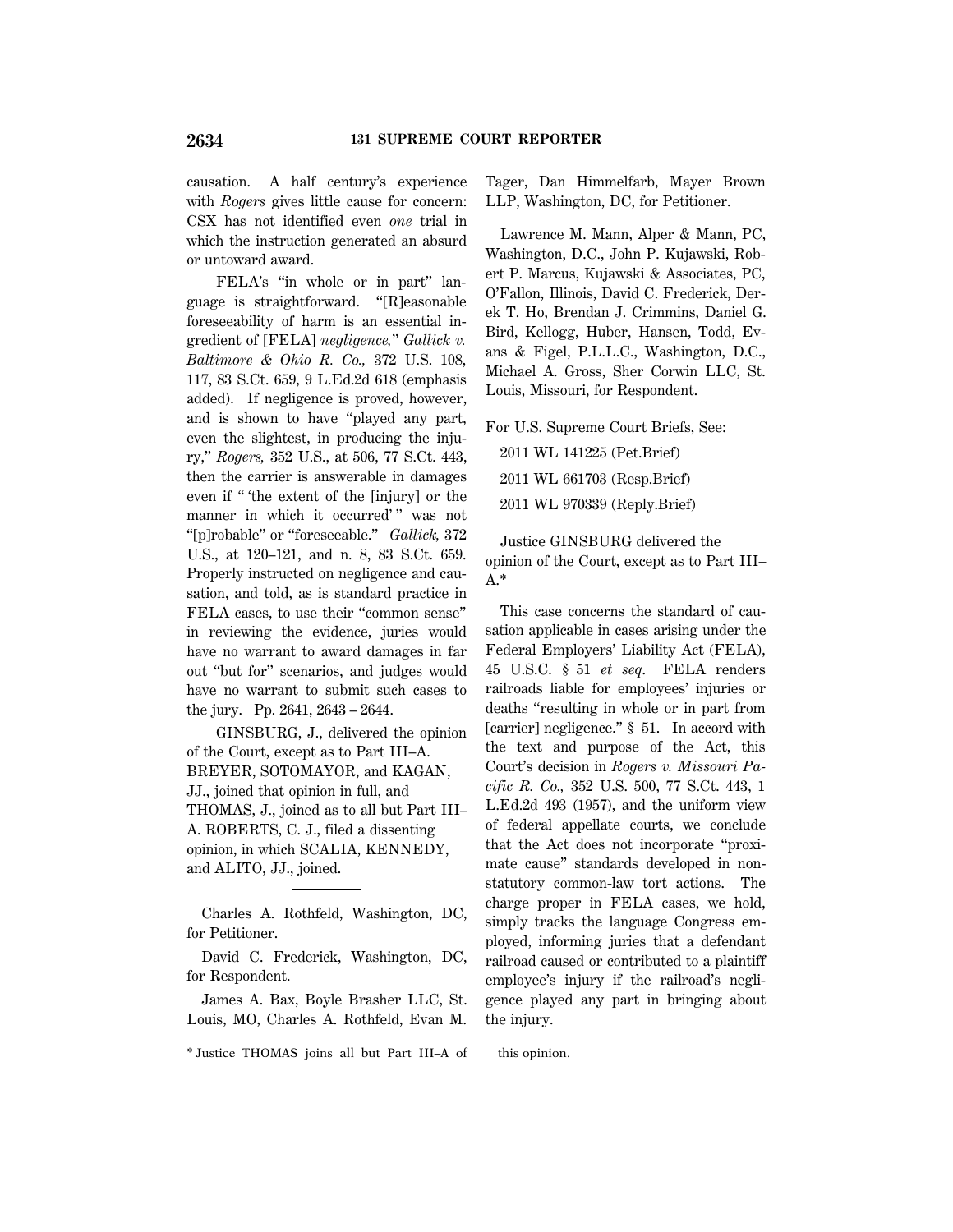Respondent Robert McBride worked as a locomotive engineer for petitioner CSX Transportation, Inc., which operates an interstate system of railroads. On April 12, 2004, CSX assigned McBride to assist on a local run between Evansville, Indiana, and Mount Vernon, Illinois. The run involved frequent starts and stops to add and remove individual rail cars, a process known as ''switching.'' The train McBride was to operate had an unusual engine configuration: two ''wide-body'' engines followed by three smaller conventional cabs. McBride protested that the configuration was unsafe, because switching with heavy, widebody engines required constant use of a hand-operated independent brake. But he was told to take the train as is. About ten hours into the run, McBride injured his hand while using the independent brake. Despite two surgeries and extensive physical therapy, he never regained full use of the hand.

I

Seeking compensation for his injury, McBride commenced a FELA action against CSX in the U.S. District Court for the Southern District of Illinois. He alleged that CSX was twice negligent: First, the railroad required him to use equipment unsafe for switching; second, CSX failed to train him to operate that equipment. App. 24a–26a. A verdict for McBride would be in order, the District Court instructed, if the jury found that CSX ''was negligent'' and that the ''negligence caused or contributed to'' McBride's injury. *Id.,* at 23a.

CSX sought additional charges that the court declined to give. One of the rejected instructions would have required ''the plaintiff  $[t_0]$  show that  $\ldots$  the defendant's negligence was a proximate cause of the injury.'' *Id.,* at 34a. Another would have defined ''proximate cause'' to mean ''any cause which, in natural or probable se-

quence, produced the injury complained of,'' with the qualification that a proximate cause ''need not be the only cause, nor the last or nearest cause.'' *Id.,* at 32a.

Instead, the District Court employed, as McBride requested, the Seventh Circuit's pattern instruction for FELA cases, which reads:

''Defendant 'caused or contributed to' Plaintiff's injury if Defendant's negligence played a part—no matter how small—in bringing about the injury. The mere fact that an injury occurred does not necessarily mean that the injury was caused by negligence.'' *Id.,* at 31a.

For this instruction, the Seventh Circuit relied upon this Court's decision in *Rogers v. Missouri Pacific R. Co.,* 352 U.S. 500, 77 S.Ct. 443, 1 L.Ed.2d 493 (1957). The jury returned a verdict for McBride, setting total damages at \$275,000, but reducing that amount by one-third, the percentage the jury attributed to plaintiff's negligence. App. 29a.

CSX appealed to the Seventh Circuit, renewing its objection to the failure to instruct on ''proximate cause.'' Before the appellate court, CSX ''maintain[ed] that the correct definition of proximate causation is a 'direct relation between the injury asserted and the injurious conduct alleged.' '' 598 F.3d 388, 393, n. 3 (2010) (quoting *Holmes v. Securities Investor Protection Corporation,* 503 U.S. 258, 268, 112 S.Ct. 1311, 117 L.Ed.2d 532 (1992)). A properly instructed jury, CSX contended, might have found that the chain of causation was too indirect, or that the engine configuration was unsafe because of its propensity to cause crashes during switching, not because of any risk to an engineer's hands. Brief for Defendant–Appellant in No. 08–3557(CA7), pp. 49–52.

The Court of Appeals approved the District Court's instruction and affirmed the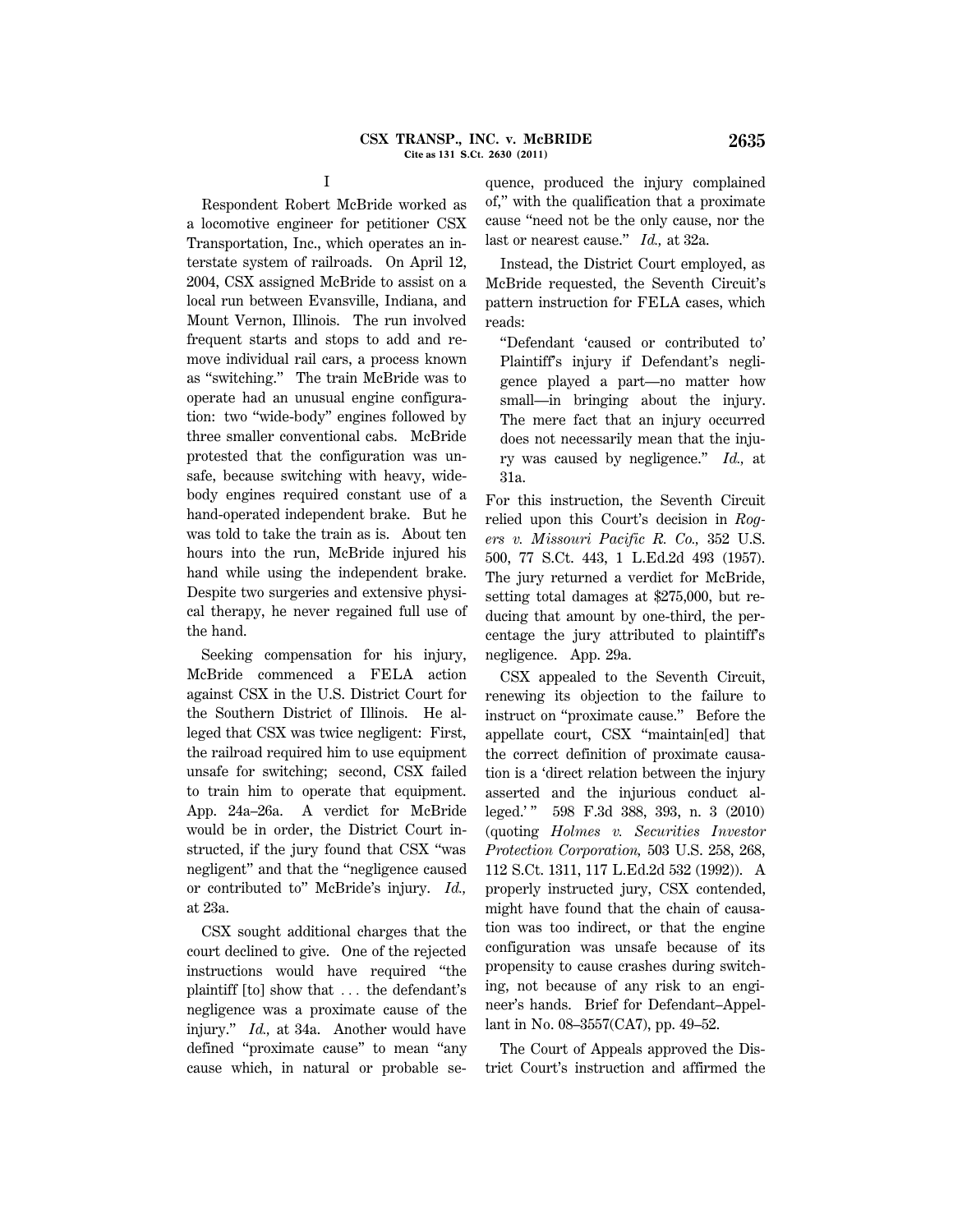judgment entered on the jury's verdict. *Rogers* had ''relaxed the proximate cause requirement'' in FELA cases, the Seventh Circuit concluded, a view of *Rogers* ''echoed by every other court of appeals.'' 598 F.3d, at 399. While acknowledging that a handful of state courts ''still appl[ied] traditional formulations of proximate cause in FELA cases,'' *id.,* at 404, n. 7, the Seventh Circuit said it could hardly declare erroneous an instruction that ''simply paraphrase[d] the Supreme Court's own words in *Rogers,*'' *id.,* at 406.

We granted certiorari to decide whether the causation instruction endorsed by the Seventh Circuit is proper in FELA cases. 562 U.S. ––––, 131 S.Ct. 644, 178 L.Ed.2d 475 (2010). That instruction does not include the term ''proximate cause,'' but does tell the jury defendant's negligence must ''pla[y] a part—no matter how small—in bringing about the [plaintiff's] injury.'' App. 31a.

## II

# A

The railroad business was exceptionally hazardous at the dawn of the twentieth century. As we have recounted, ''the physical dangers of railroading  $\ldots$  resulted in the death or maiming of thousands of workers every year,'' *Consolidated Rail Corporation v. Gottshall,* 512 U.S. 532, 542, 114 S.Ct. 2396, 129 L.Ed.2d 427 (1994), including 281,645 casualties in the year 1908 alone, S.Rep. No. 61–432, p. 2 (1910). Enacted that same year in an effort to ''shif[t] part of the human overhead of doing business from employees to their employers,'' *Gottshall,* 512 U.S., at 542, 114 S.Ct. 2396 (internal quotation marks omitted), FELA prescribes:

''Every common carrier by railroad ... shall be liable in damages to any person suffering injury while he is employed by such carrier  $\ldots$  for such injury or death *resulting in whole or in part* from the negligence of any of the officers, agents, or employees of such carrier  $\ldots$  ." 45 U.S.C. § 51 (emphasis added).

**[1, 2]** Liability under FELA is limited in these key respects: Railroads are liable only to their employees, and only for injuries sustained in the course of employment. FELA's language on causation, however, "is as broad as could be framed." *Urie v. Thompson,* 337 U.S. 163, 181, 69 S.Ct. 1018, 93 L.Ed. 1282 (1949). Given the breadth of the phrase ''resulting in whole or in part from the [railroad's] negligence,'' and Congress' ''humanitarian'' and "remedial goal[s]," we have recognized that, in comparison to tort litigation at common law, ''a relaxed standard of causation applies under FELA.'' *Gottshall,* 512 U.S., at 542–543, 114 S.Ct. 2396. In our 1957 decision in *Rogers,* we described that relaxed standard as follows:

''Under [FELA] the test of a jury case is simply whether the proofs justify with reason the conclusion that employer negligence played any part, even the slightest, in producing the injury or death for which damages are sought.'' 352 U.S., at 506, 77 S.Ct. 443.

As the Seventh Circuit emphasized, the instruction the District Court gave in this case, permitting a verdict for McBride if ''[railroad] negligence played a part—no matter how small—in bringing about the injury,'' tracked the language of *Rogers.* If *Rogers* prescribes the definition of causation applicable under FELA, that instruction was plainly proper. See *Patterson v. McLean Credit Union,* 491 U.S. 164, 172, 109 S.Ct. 2363, 105 L.Ed.2d 132 (1989) (''Considerations of *stare decisis* have special force in the area of statutory interpretation  $\ldots$  ."). While CSX does not ask us to disturb *Rogers,* the railroad contends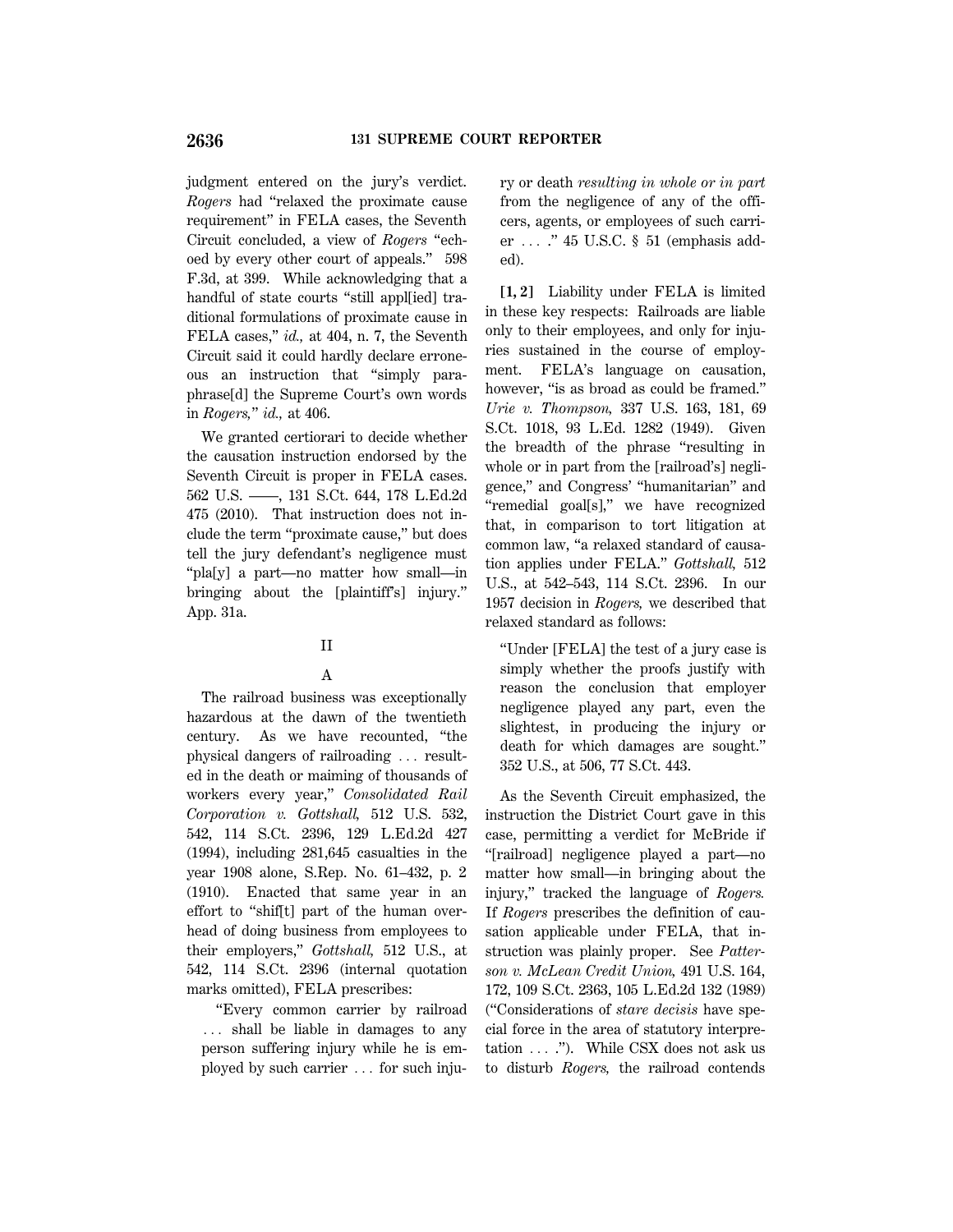that lower courts have overread that opinion. In CSX's view, shared by the dissent, *post,* at 2649 – 2650, Rogers was a narrowly focused decision that did not touch, concern, much less displace common-law formulations of ''proximate cause.''

**[3]** Understanding this argument requires some background. The *term* ''proximate cause'' is shorthand for a concept: Injuries have countless causes, and not all should give rise to legal liability. See W. Keeton, D. Dobbs, R. Keeton, & D. Owen, Prosser and Keeton on Law of Torts § 42, p. 273 (5th ed.1984) (hereinafter Prosser and Keeton). "What we  $\ldots$  mean by the word 'proximate,'" one noted jurist has explained, is simply this: ''[B]ecause of convenience, of public policy, of a rough sense of justice, the law arbitrarily declines to trace a series of events beyond a certain point.'' *Palsgraf v. Long Island R. Co.,* 248 N.Y. 339, 352, 162 N.E. 99, 103 (1928) (Andrews, J., dissenting). Common-law ''proximate cause'' formulations varied, and were often both constricted and difficult to comprehend. See T. Cooley, Law of Torts 73–77, 812–813 (2d ed. 1888) (describing, for example, prescriptions precluding recovery in the event of any ''intervening'' cause or any contributory negligence). Some courts cut off liability if a ''proximate cause'' was not the *sole* proximate cause. Prosser and Keeton  $§ 65$ , p. 452 (noting "tendency  $\ldots$  to look for some single, principal, dominant, 'proximate' cause of every injury''). Many used definitions resembling those CSX proposed to the District Court or urged in the Court of Appeals. See *supra,* at 2635 – 2636 (CSX proposed key words ''natural or probable'' or ''direct'' to describe required relationship between injury and alleged negligent conduct); Prosser and Keeton § 43, pp. 282–283.

Drawing largely on Justice Souter's concurring opinion in *Norfolk Southern R. Co. v. Sorrell,* 549 U.S. 158, 173, 127 S.Ct. 799, 166 L.Ed.2d 638 (2007), CSX contends that the *Rogers* "any part" test displaced only common-law restrictions on recovery for injuries involving contributory negligence or other ''multiple causes.'' Brief for Petitioner 35 (internal quotation marks omitted).**<sup>1</sup>** *Rogers* ''did not address the requisite directness of a cause," CSX argues, hence that question continues to be governed by restrictive common-law formulations. *Ibid.*

# B

**[4]** To evaluate CSX's argument, we turn first to the facts of *Rogers.* The employee in that case was injured while burning off weeds and vegetation that lined the defendant's railroad tracks. A passing train had fanned the flames, which spread from the vegetation to the top of a culvert where the employee was standing. Attempting to escape, the employee slipped and fell on the sloping gravel covering the culvert, sustaining serious injuries. 352 U.S., at 501–503, 77 S.Ct. 443. A Missouri state-court jury returned a verdict for the employee, but the Missouri Supreme Court reversed. Even if the railroad had been negligent in failing to maintain a flat surface, the court reasoned, the employee was at fault because of his lack of attention to the spreading fire. *Rogers v. Thompson,* 284 S.W.2d 467, 472 (Mo. 1955). As the fire ''was something extraordinary, unrelated to, and disconnected from the incline of the gravel,'' the court felt ''obliged to say [that] plaintiff's injury was not the natural and probable conse-

**<sup>1.</sup>** In *Sorrell,* the Court held that the causation standard was the same for railroad negligence and employee contributory negligence,

but said nothing about what that standard should be. 549 U.S., at 164–165, 127 S.Ct. 799.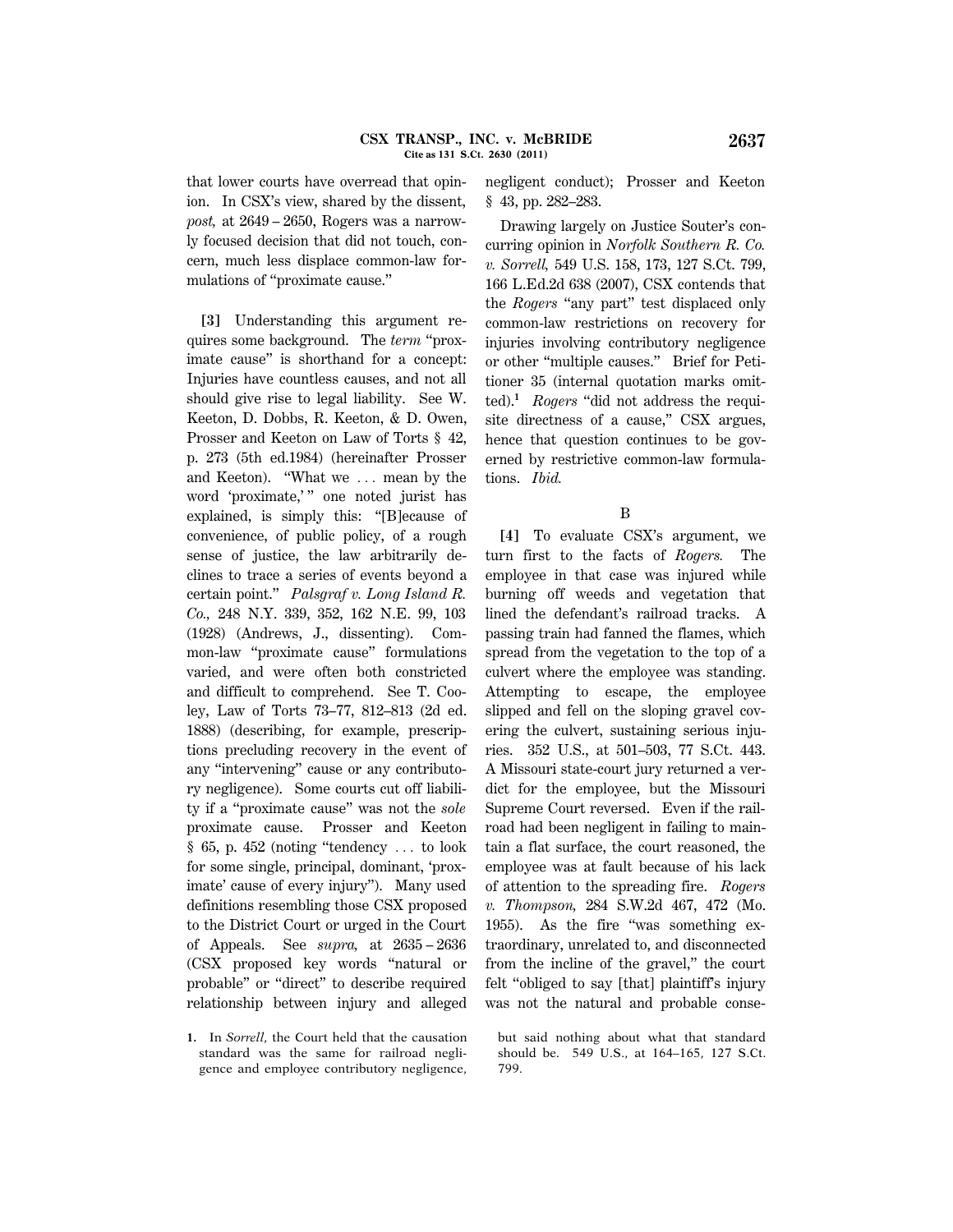quence of any negligence of defendant.'' *Ibid.*

We held that the jury's verdict should not have been upset. Describing two potential readings of the Missouri Supreme Court's opinion, we condemned both. First, the court erred in concluding that the employee's negligence was the ''sole'' cause of the injury, for the jury reasonably found that railroad negligence played a part. *Rogers,* 352 U.S., at 504–505, 77 S.Ct. 443. Second, the court erred insofar as it held that the railroad's negligence was not a sufficient cause unless it was the more "probable" cause of the injury. *Id.*, at 505, 77 S.Ct. 443. FELA, we affirmed, did not incorporate any traditional common-law formulation of ''proximate causation[,] which [requires] the jury [to] find that the defendant's negligence was the sole, efficient, producing cause of injury.'' *Id.,* at 506, 77 S.Ct. 443. Whether the railroad's negligent act was the ''immediate reason'' for the fall, we added, was ''an irrelevant consideration.'' *Id.,* at 503, 77 S.Ct. 443. We then announced the ''any part'' test, *id.,* at 506, 77 S.Ct. 443, and reiterated it several times. See, *e.g., id.,* at  $507$ ,  $77$  S.Ct.  $443$  ("narro[w]" and "single inquiry'' is whether ''negligence of the employer played any part at all'' in bringing about the injury); *id.,* at 508, 77 S.Ct. 443 (FELA case ''rarely presents more than the single question whether negligence of the employer played any part, however small, in the injury'').**<sup>2</sup>**

*Rogers* is most sensibly read as a comprehensive statement of the FELA causation standard. Notably, the Missouri Supreme Court in *Rogers* did not doubt that a FELA injury might have multiple causes, including railroad negligence and employee negligence. See 284 S.W.2d, at 472 (reciting FELA's ''in whole or in part'' language). But the railroad's part, according to the state court, was too indirect, not sufficiently "natural and probable," to establish the requisite causation. *Ibid.* That is the very reasoning the Court rejected in *Rogers.* It is also the reasoning CSX asks us to resurrect.

Our understanding is informed by the statutory history and precedent on which *Rogers* drew. Before FELA was enacted, the ''harsh and technical'' rules of state common law had ''made recovery difficult or even impossible'' for injured railroad workers. *Trainmen v. Virginia ex rel. Virginia State Bar,* 377 U.S. 1, 3, 84 S.Ct. 1113, 12 L.Ed.2d 89 (1964). ''[D]issatisfied with the [railroad's] common-law duty,'' Congress sought to ''supplan[t] that duty with [FELA's] far more drastic duty of paying damages for injury or death at work due in whole or in part to the employer's negligence.'' *Rogers,* 352 U.S., at 507, 77 S.Ct. 443. Yet, *Rogers* observed, the Missouri court and other lower courts continued to ignore FELA's ''significan[t]'' departures from the ''ordinary commonlaw negligence'' scheme, to reinsert common-law formulations of causation involving ''probabilities,'' and consequently to ''deprive litigants of their right to a jury determination.'' *Id.,* at 507, 509–510, 77 S.Ct. 443. Aiming to end lower court disregard of congressional purpose, the *Rogers* Court repeatedly called the ''any part''

**<sup>2.</sup>** In face of *Rogers* ' repeated admonition that the "any part  $\ldots$  in producing the injury" test was the *single* test for causation under FELA, the dissent speculates that *Rogers* was simply making a veiled reference to a particular form of modified comparative negligence, *i.e.,* allowing plaintiff to prevail on showing that her negligence was ''slight'' while the

railroad's was ''gross.'' *Post,* at 2649 – 2650. That is not what *Rogers* conveyed. To repeat, *Rogers* instructed that ''the test of a jury case [under FELA] is simply whether  $\ldots$  employer negligence played any part, even the slightest, in producing the injury.'' 352 U.S., at 506, 77 S.Ct. 443.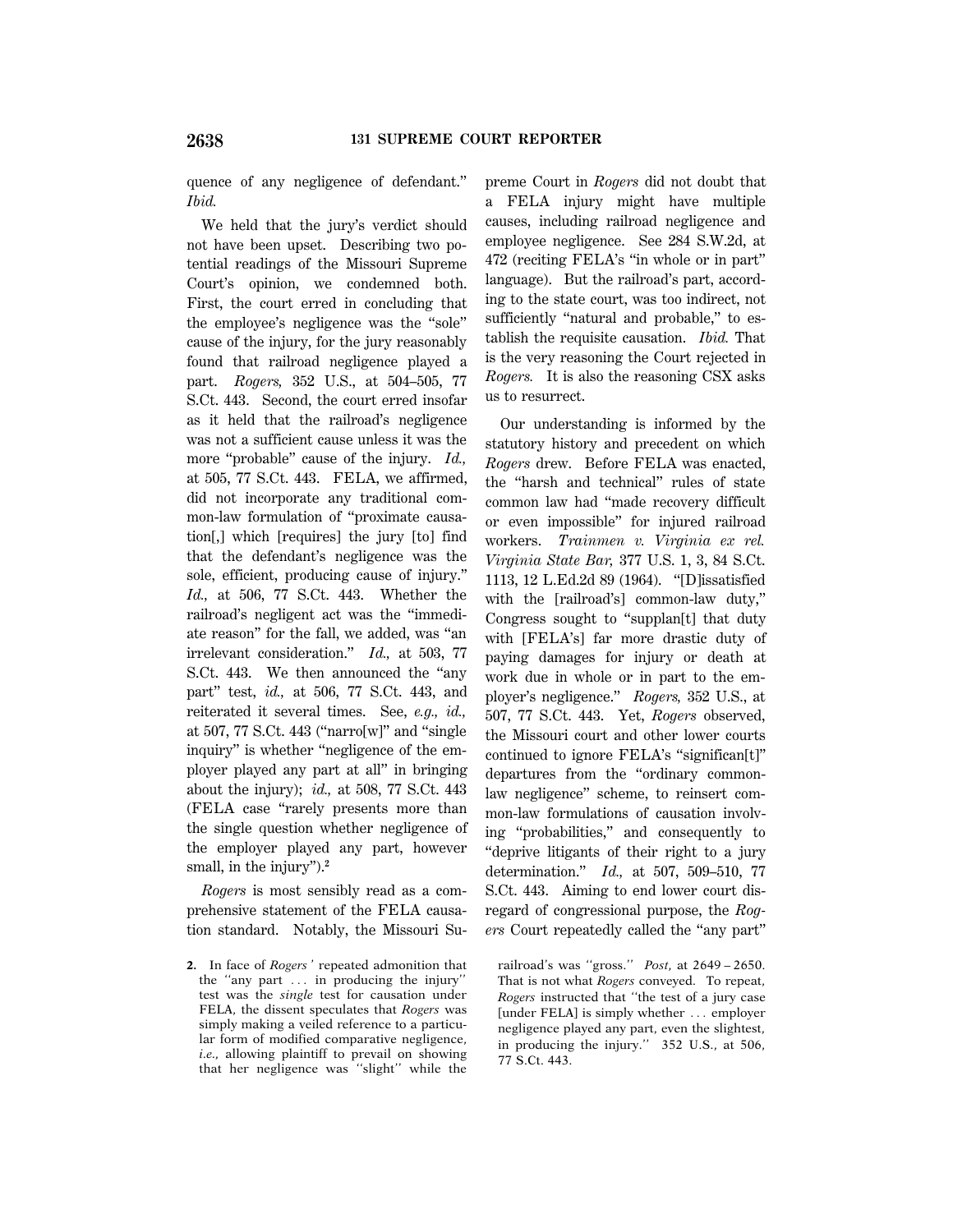test the "*single*" inquiry determining causation in FELA cases. *Id.,* at 507, 508, 77 S.Ct. 443 (emphasis added). In short, CSX's argument that the *Rogers* standard concerns only division of responsibility among multiple actors, and not causation more generally, misses the thrust of our decision in that case.

Tellingly, in announcing the ''any part ... in producing the injury" test, *Rogers* cited *Coray v. Southern Pacific Co.,* 335 U.S. 520, 69 S.Ct. 275, 93 L.Ed. 208 (1949), a decision emphasizing that FELA had parted from traditional common-law formulations of causation. What qualified as a ''proximate'' or legally sufficient cause in FELA cases, *Coray* had explained, was determined by the statutory phrase ''resulting in whole or in part," which Congress "selected ... to fix liability" in language that was ''simple and direct.'' *Id.,* at 524, 69 S.Ct. 275. That straightforward phrase, *Coray* observed, was incompatible with ''dialectical subtleties'' that commonlaw courts employed to determine whether a particular cause was sufficiently ''substantial'' to constitute a proximate cause. *Id.,* at 523–524, 69 S.Ct. 275.**<sup>3</sup>**

Our subsequent decisions have confirmed that *Rogers* announced a general standard for causation in FELA cases, not one addressed exclusively to injuries involving multiple potentially cognizable causes. The very day *Rogers* was announced, we applied its "any part" instruction in a case in which the sole causation

**3.** The dissent, while recognizing ''the variety of formulations'' courts have employed to define ''proximate cause,'' *post,* at 2645, does not say which of the many formulations it would declare applicable in FELA cases. We regard the phrase ''negligence played a part no matter how small,'' see *Rogers,* 352 U.S., at 508, 77 S.Ct. 443, as synonymous with ''negligence played any part, even the slightest,'' see *id.,* at 506, 77 S.Ct. 443, and the phrase ''in producing the injury'' as synonymous with the phrase ''in bringing about the issue was the directness or foreseeability of the connection between the carrier's negligence and the plaintiff's injury. See *Ferguson v. Moore–McCormack Lines, Inc.,* 352 U.S. 521, 523–524, 77 S.Ct. 457, 1 L.Ed.2d 511 (1957) (plurality opinion).

A few years later, in *Gallick v. Baltimore & Ohio R. Co.,* 372 U.S. 108, 83 S.Ct. 659, 9 L.Ed.2d 618 (1963), we held jury findings for the plaintiff proper in a case presenting the following facts: For years, the railroad had allowed a fetid pool, containing ''dead and decayed rats and pigeons,'' to accumulate near its right-ofway; while standing near the pool, the plaintiff-employee suffered an insect bite that became infected and required amputation of his legs. *Id.,* at 109, 83 S.Ct. 659. The appellate court had concluded there was insufficient evidence of causation to warrant submission of the case to the jury. *Id.,* at 112, 83 S.Ct. 659. We reversed, reciting the causation standard *Rogers* announced. *Id.,* at 116–117, 120–121, 83 S.Ct. 659. See also *Crane v. Cedar Rapids & Iowa City R. Co.,* 395 U.S. 164, 166– 167, 89 S.Ct. 1706, 23 L.Ed.2d 176 (1969) (contrasting suit by railroad employee, who "is not required to prove common-law proximate causation but only that his injury resulted 'in whole or in part' from the railroad's violation,'' with suit by nonemployee, where "definition of causation  $\ldots$ [is] left to state law''); *Gottshall,* 512 U.S., at 543, 114 S.Ct. 2396 (''relaxed standard of causation applies under FELA'').**<sup>4</sup>**

injury.'' We therefore approve both the Seventh Circuit's instruction and the ''any part, even the slightest, in producing the injury'' formulation. The host of definitions of proximate cause, in contrast, are hardly synonymous.

**4.** CSX and the dissent observe, correctly, that some of our pre-*Rogers* decisions invoked common-law formulations of proximate cause. See, *e.g., Brady v. Southern R. Co.,* 320 U.S. 476, 483, 64 S.Ct. 232, 88 L.Ed. 239 (1943) (injury must be ''the natural and prob-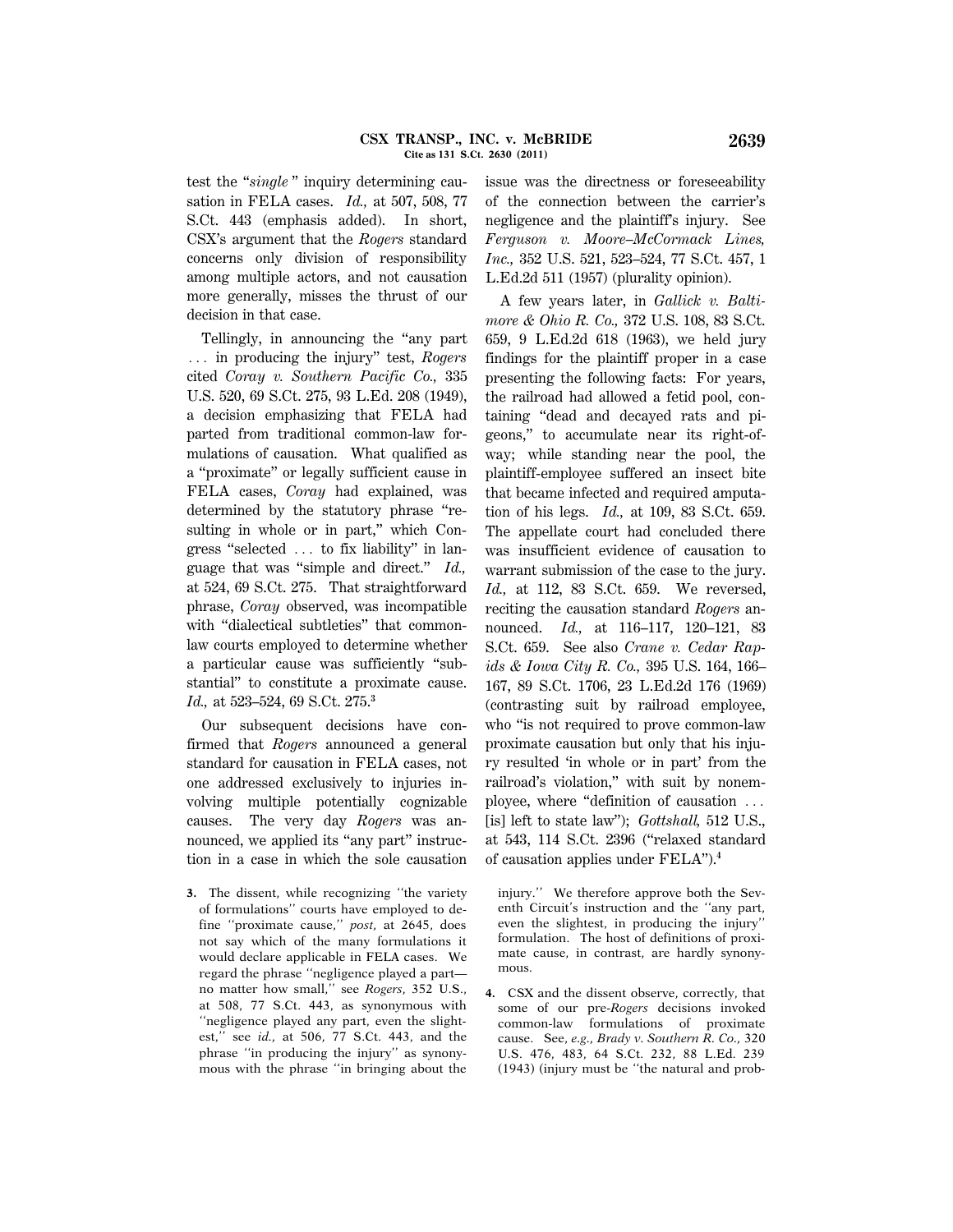In reliance on *Rogers,* every Court of Appeals that reviews judgments in FELA cases has approved jury instructions on causation identical or substantively equivalent to the Seventh Circuit's instruction.**<sup>5</sup>** Each appellate court has rejected common-law formulations of proximate cause of the kind CSX requested in this case. See *supra,* at 2635. The current model federal instruction, recognizing that the ''FELA causation standard is distinct from the usual proximate cause standard,'' reads:

''The fourth element [of a FELA action] is whether an injury to the plaintiff resulted in whole or part from the negligence of the railroad or its employees or agents. In other words, did such negli-

**5.** See *Moody v. Maine Central R. Co.,* 823 F.2d 693, 695–696 (C.A.1 1987); *Ulfik v. Metro– North Commuter R.,* 77 F.3d 54, 58 (C.A.2

gence play any part, even the slightest, in bringing about an injury to the plaintiff?'' 5 L. Sand et al., Modern Federal Jury Instructions–Civil ¶ 89.02, pp. 89– 38, 89–40, and comment (2010) (hereinafter Sand).

Since shortly after *Rogers* was decided, charges of this order have been accepted as the federal model. See W. Mathes & E. Devitt, Federal Jury Practice and Instructions § 84.12, p. 517 (1965) (under FELA, injury "is proximately caused by" the defendant's negligence if the negligence ''played any part, no matter how small, in bringing about or actually causing the injury'').**<sup>6</sup>** The overwhelming majority of state courts **<sup>7</sup>** and scholars **<sup>8</sup>** similarly comprehend FELA's causation standard.

1996); *Hines v. Consolidated R. Corp.,* 926 F.2d 262, 267 (C.A.3 1991); *Hernandez v. Trawler Miss Vertie Mae, Inc.,* 187 F.3d 432, 436 (C.A.4 1999); *Nivens v. St. Louis Southwestern R. Co.,* 425 F.2d 114, 118 (C.A.5 1970); *Tyree v. New York Central R. Co.,* 382 F.2d 524, 527 (C.A.6 1967); *Nordgren v. Burlington No. R. Co.,* 101 F.3d 1246, 1249 (C.A.8 1996); *Claar v. Burlington No. R. Co.,* 29 F.3d 499, 503 (C.A.9 1994); *Summers v. Missouri Pacific R. System,* 132 F.3d 599, 606–607 (C.A.10 1997); *Sea–Land Serv., Inc. v. Sellan,* 231 F.3d 848, 851 (C.A.11 2000); *Little v. National R. Passenger Corp.,* 865 F.2d 1329 (C.A.D.C.1988) (table).

- **6.** All five Circuits that have published pattern FELA causation instructions use the language of the statute or of *Rogers* rather than traditional common-law formulations. See Brief for Academy of Rail Labor Attorneys as *Amicus Curiae* 19–20.
- **7.** See *id.,* at 21–22, 25–27 (collecting cases and pattern instructions). The parties dispute the exact figures, but all agree there are no more than a handful of exceptions. The Seventh Circuit found ''[a]t most'' three. 598 F.3d 388, 404, n. 7 (2010).
- **8.** See, *e.g.,* DeParcq, The Supreme Court and the Federal Employers' Liability Act, 1956–57 Term, 36 Texas L.Rev. 145, 154–155 (1957); 2 J. Lee & B. Lindahl, Modern Tort Law:

able consequence of the negligence'' (internal quotation marks omitted)). Indeed, the ''natural or probable'' charge that CSX requested was drawn from *Brady,* which in turn relied on a pre-FELA case, *Milwaukee & St. Paul R. Co. v. Kellogg,* 94 U.S. 469, 475, 24 L.Ed. 256 (1877). But other pre-*Rogers* FELA decisions invoked no common-law formulations. See, *e.g., Union Pacific R. Co. v. Huxoll,* 245 U.S. 535, 537, 38 S.Ct. 187, 62 L.Ed. 455 (1918) (approving instruction asking whether negligence ''contribute[d] 'in whole or in part' to cause the death''); *Coray v. Southern Pacific Co.,* 335 U.S. 520, 524, 69 S.Ct. 275, 93 L.Ed. 208 (1949) (rejecting use of common-law ''dialectical subtleties'' concerning the term ''proximate cause,'' and approving use of ''simple and direct'' statutory language). We rely on *Rogers* not because ''time begins in 1957,'' *post,* at 2648, but because *Rogers* stated a clear instruction, comprehensible by juries: Did the railroad's ''negligence pla[y] any part, even the slightest, in producing [the plaintiff's] injury''? 352 U.S., at 506, 77 S.Ct. 443. In so instructing, *Rogers* replaced the array of formulations then prevalent. We have repeated the *Rogers* instruction in subsequent opinions, and lower courts have employed it for over 50 years. To unsettle the law as the dissent urges would show scant respect for the principle of *stare decisis*.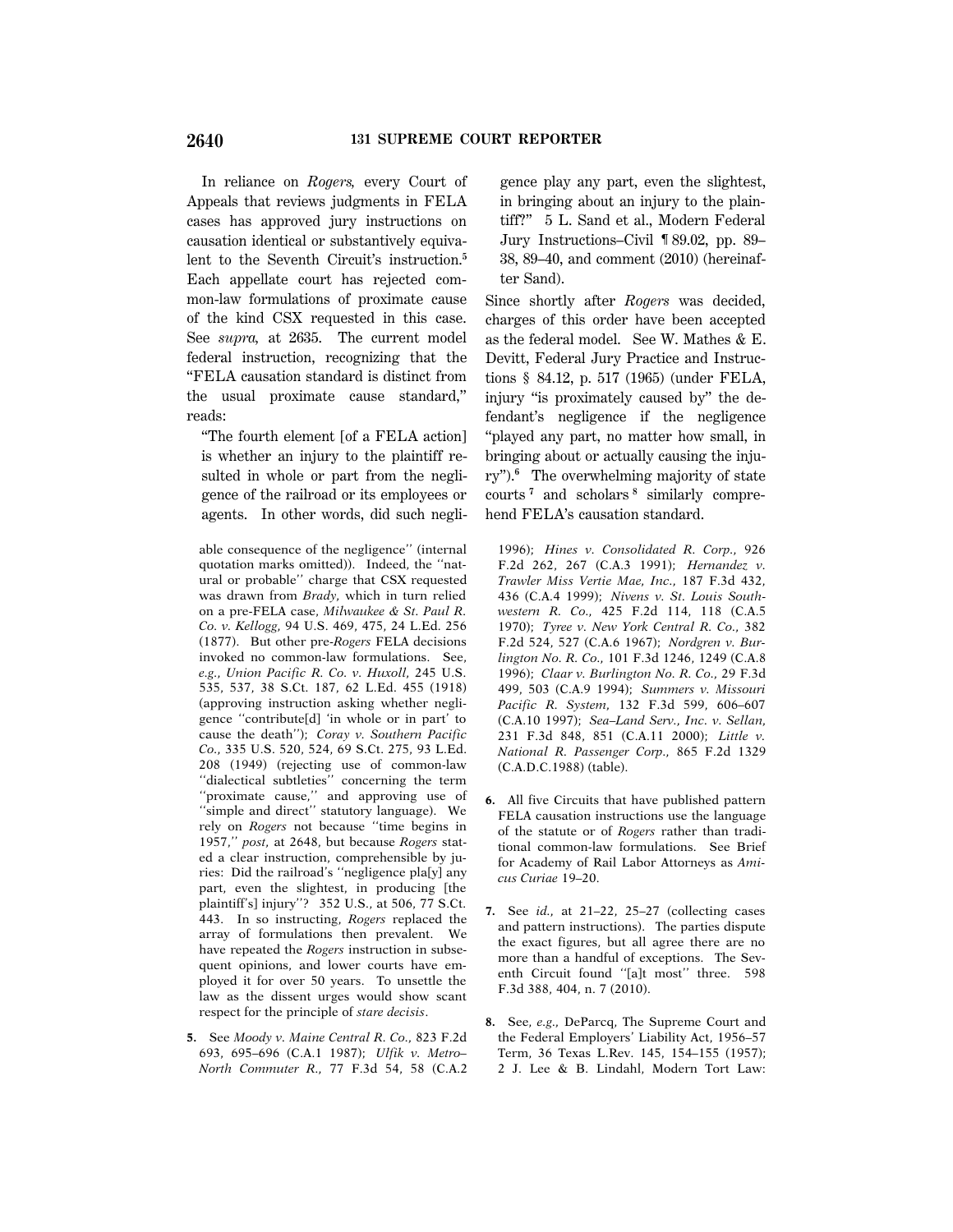**[5]** In sum, the understanding of *Rogers* we here affirm ''has been accepted as settled law for several decades.'' *IBP, Inc. v. Alvarez,* 546 U.S. 21, 32, 126 S.Ct. 514, 163 L.Ed.2d 288 (2005). ''Congress has had [more than 50] years in which it could have corrected our decision in [*Rogers* ] if it disagreed with it, and has not chosen to do so.'' *Hilton v. South Carolina Public Railways Comm'n,* 502 U.S. 197, 202, 112 S.Ct. 560, 116 L.Ed.2d 560 (1991). Countless judges have instructed countless juries in language drawn from *Rogers.* To discard or restrict the *Rogers* instruction now would ill serve the goals of ''stability'' and ''predictability'' that the doctrine of statutory *stare decisis* aims to ensure. *Ibid.*

### III

CSX nonetheless insists that proximate causation, as captured in the charge and definitions CSX requested, is a concept fundamental to actions sounding in negligence. The *Rogers* "any part" instruction opens the door to unlimited liability, CSX worries, inviting juries to impose liability on the basis of ''but for'' causation. The dissent shares these fears. *Post,* at 2646 – 2647, 2652. But a half century's experience with *Rogers* gives us little cause for concern: CSX's briefs did not identify even *one* trial in which the instruction

Liability and Litigation § 24:2, pp. 24–2 to 24–5 (2d ed.2002); A. Larson & L. Larson, 9 Larson's Workers' Compensation Law § 147.07[7], pp. 147-19 to 147-20 (2010); Prosser and Keeton § 80, p. 579.

**9.** Pressed on this point at oral argument, CSX directed us to two cases cited by its *amicus*. In *Richards v. Consolidated Rail Corp.,* 330 F.3d 428, 431, 437 (C.A.6 2003), a defective brake malfunctioned en route, and the employee was injured while inspecting underneath the train to locate the problem; the Sixth Circuit sent the case to a jury. In *Norfolk Southern R. Co. v. Schumpert,* 270 Ga.App. 782, 783–786, 608 S.E.2d 236, 238–

generated an absurd or untoward award.**<sup>9</sup>** Nor has the dissent managed to uncover such a case. *Post,* at 2651 – 2652 (citing no actual case but conjuring up images of falling pianos and spilled coffee).

While some courts have said that *Rogers* eliminated the *concept* of proximate cause in FELA cases,**10** we think it ''more accurate ... to recognize that *Rogers* describes the test for proximate causation applicable in FELA suits.'' *Sorrell,* 549 U.S., at 178, 127 S.Ct. 799 (GINSBURG, J., concurring in judgment). That understanding was expressed by the drafters of the 1965 federal model instructions, see *supra,* at 2640 – 2641: Under FELA, injury ''is proximately caused'' by the railroad's negligence if that negligence "played any part  $\ldots$  in  $\ldots$ causing the injury.'' Avoiding ''dialectical subtleties'' that confound attempts to convey intelligibly to juries just what ''proximate cause'' means, see *Coray,* 335 U.S., at 524, 69 S.Ct. 275, the *Rogers* instruction uses the everyday words contained in the statute itself. Jurors can comprehend those words and apply them in light of their experience and common sense. Unless and until Congress orders otherwise, we see no good reason to tamper with an instruction tied to FELA's text, long employed by lower courts, and hardly shown to be unfair or unworkable.

239 (2004), the employee was injured while replacing a coupling device that fell to the ground because of a negligently absent pin; the court upheld a jury award. In our view, the causal link in these cases is hardly farfetched; in fact, in both, the lower courts observed that the evidence did not show mere ''but for'' causation. See *Richards,* 330 F.3d, at 437, and n. 5; *Schumpert,* 270 Ga.App., at 784, 608 S.E.2d, at 239.

**10.** See, *e.g., Summers,* 132 F.3d, at 606; *Oglesby v. Southern Pacific Transp. Co.,* 6 F.3d 603, 609 (C.A.9 1993).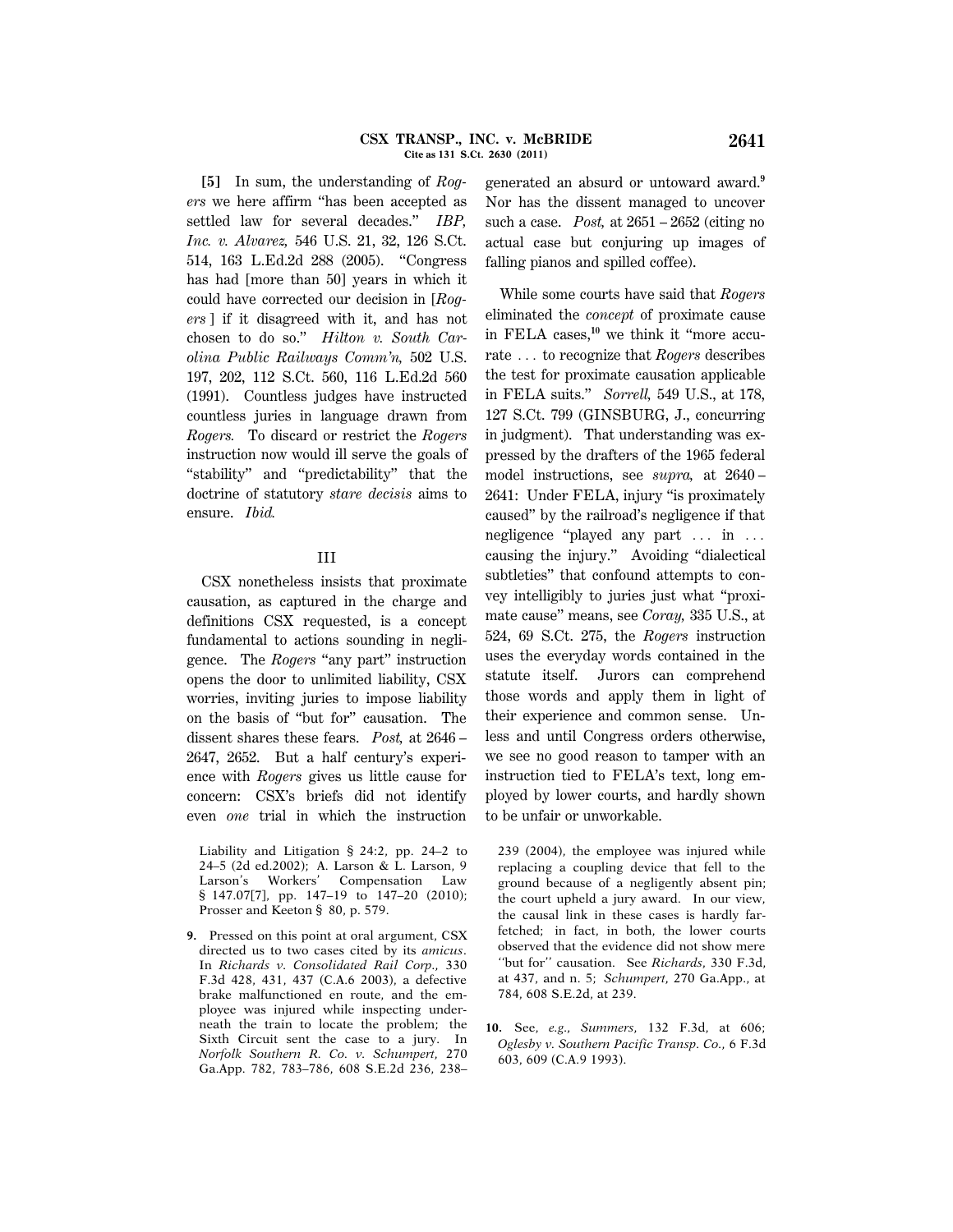# A

As we have noted, see *supra,* at 2636 – 2637, the phrase ''proximate cause'' is shorthand for the policy-based judgment that not all factual causes contributing to an injury should be legally cognizable causes. Prosser and Keeton explain: ''In a philosophical sense, the consequences of an act go forward to eternity, and the causes of an event go back to the dawn of human events, and beyond." § 41, p. 264. To prevent ''infinite liability,'' *ibid.,* courts and legislatures appropriately place limits on the chain of causation that may support recovery on any particular claim.

The term ''proximate cause'' itself is hardly essential to the imposition of such limits. It is a term notoriously confusing. See, *e.g.,* Prosser and Keeton § 42, p. 273 (''The word 'proximate' is a legacy of Lord Chancellor Bacon, who in his time committed other sins .... It is an unfortunate word, which places an entirely wrong emphasis upon the factor of physical or mechanical closeness. For this reason 'legal cause' or perhaps even 'responsible cause' would be a more appropriate term.'' (footnotes omitted)).

And the lack of consensus on any one definition of ''proximate cause'' is manifest. *Id.,* § 41, p. 263. Common-law formulations include, *inter alia,* the ''immediate'' or ''nearest'' antecedent test; the ''efficient, producing cause'' test; the ''substantial factor'' test; and the ''probable,'' or "natural and probable," or "foreseeable" consequence test. Smith, Legal Cause in Actions of Tort, 25 Harv. L.Rev. 103, 106– 121 (1911); Smith, Legal Cause in Actions of Tort (Concluded), 25 Harv. L.Rev. 303, 311 (1912).

Notably, CSX itself did not settle on a uniform definition of the term ''proximate

**11.** See, *e.g.,* Act of Sept. 7, 1916, ch. 458, § 1, 39 Stat. 742–743 (United States not liable to injured employee whose "intoxication ... is cause'' in this litigation, nor does the dissent. In the District Court, CSX requested a jury instruction defining ''proximate cause'' to mean ''any cause which, in natural or probable sequence, produced the injury complained of.'' App. 32a. On appeal, ''CSX maintain[ed] that the correct definition ... is a 'direct relation between the injury asserted and the injurious conduct alleged.'" 598 F.3d, at 393, n. 3. Before this Court, CSX called for ''a demonstration that the plaintiff's injury resulted from the wrongful conduct in a way that was natural, probable, and foreseeable.'' Tr. of Oral Arg. 9–10.

Lay triers, studies show, are scarcely aided by charges so phrased. See Steele & Thornburg, Jury Instructions: A Persistent Failure to Communicate, 67 N.C.L.Rev. 77, 88–92, 110 (1988) (85% of actual and potential jurors were unable to understand a pattern proximate cause instruction similar to the one requested by CSX); Charrow & Charrow, Making Legal Language Understandable: A Psycholinguistic Study of Jury Instructions, 79 Colum. L.Rev. 1306, 1353 (1979) (nearly one quarter of subjects misunderstood proximate cause to mean ''approximate cause'' or ''estimated cause''). In light of the potential of ''proximate cause'' instructions to leave jurors at sea, it is not surprising that the drafters of the Restatement (Third) of Torts avoided the term altogether. See 1 Restatement (Third) of Torts: Liability for Physical and Emotional Harm § 29 (2005) (confining liability to ''harms that result from the risks that made the actor's conduct tortious''); *id.,* Comment *b*.

Congress, it is true, has written the words ''proximate cause'' into a number of statutes.**<sup>11</sup>** But when the legislative text

the proximate cause of the injury''); Act of Oct. 6, 1917, ch. 105, § 306, 40 Stat. 407 (United States liable to member of Armed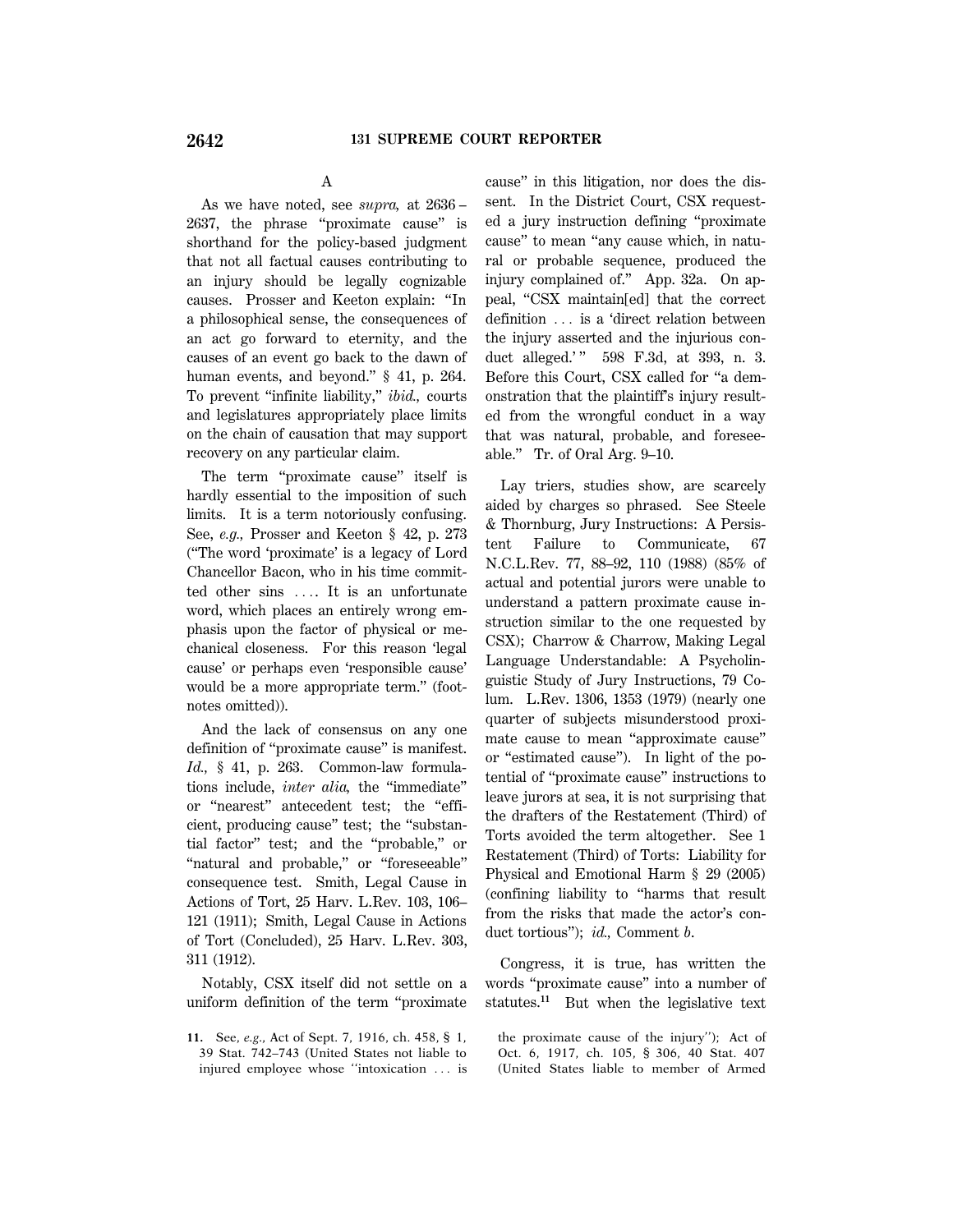uses less legalistic language, *e.g.,* ''caused by," "occasioned by," "in consequence of," or, as in FELA, ''resulting in whole or in part from,'' and the legislative purpose is to loosen constraints on recovery, there is little reason for courts to hark back to stock, judge-made proximate-cause formulations. See Smith, Legal Cause in Actions of Tort (Continued), 25 Harv. L.Rev. 223, 235 (1912).

#### B

FELA's language is straightforward: railroads are made answerable in damages for an employee's ''injury or death resulting in whole or in part from [carrier] negligence.'' 45 U.S.C. § 51. The argument for importing into FELA's text ''previous judicial definitions or *dicta* '' originating in nonstatutory common-law actions, see Smith, Legal Cause in Actions of Tort (Continued), *supra,* at 235, misapprehends how foreseeability figures in FELA cases.

**[6–10]** ''[R]easonable foreseeability of harm,'' we clarified in *Gallick,* is indeed ''an essential ingredient of [FELA] *negligence*.'' 372 U.S., at 117, 83 S.Ct. 659 (emphasis added). The jury, therefore, must be asked, initially: Did the carrier ''fai[l] to observe that degree of care which people of ordinary prudence and sagacity would use under the same or similar circumstances[?]'' *Id.,* at 118, 83 S.Ct. 659. In that regard, the jury may be told that ''[the railroad's] duties are measured by what is reasonably foreseeable under like circumstances.'' *Ibid.* (internal quotation

marks omitted). Thus, "[i]f a person has no reasonable ground to anticipate that a particular condition ... would or might result in a mishap and injury, then the party is not required to do anything to correct [the] condition.'' *Id.,* at 118, n. 7, 83 S.Ct. 659 (internal quotation marks omitted).**12** If negligence is proved, however, and is shown to have ''*played any part, even the slightest, in producing the injury,*'' *Rogers,* 352 U.S., at 506, 77 S.Ct. 443 (emphasis added),**13** then the carrier is answerable in damages even if ''the extent of the [injury] or the manner in which it occurred" was not "[p]robable" or "foreseeable.'' *Gallick,* 372 U.S., at 120–121, and n. 8, 83 S.Ct. 659 (internal quotation marks omitted); see 4 F. Harper, F. James, & O. Gray, Law of Torts  $\S$  20.5(6), p. 203 (3d ed.2007); 5 Sand 89–21.

Properly instructed on negligence and causation, and told, as is standard practice in FELA cases, to use their ''common sense'' in reviewing the evidence, see Tr. 205 (Aug. 19, 2008), juries would have no warrant to award damages in far out ''but for'' scenarios. Indeed, judges would have no warrant to submit such cases to the jury. See *Nicholson v. Erie R. Co.,* 253 F.2d 939, 940–941 (C.A.2 1958) (alleged negligence was failure to provide lavatory for female employee; employee was injured by a suitcase while looking for a lavatory in a passenger car; applying *Rogers,* appellate court affirmed lower court's dismissal for lack of causation); *Moody v.*

Forces for post-discharge disability that ''proximately result[ed] from [a pre-discharge] injury''); Act of June 5, 1924, ch. 261, § 2, 43 Stat. 389 (United States liable for "any disease proximately caused" by federal employment).

**<sup>12.</sup>** A railroad's violation of a safety statute, however, is negligence *per se*. See *Kernan v. American Dredging Co.,* 355 U.S. 426, 438, 78 S.Ct. 394, 2 L.Ed.2d 382 (1958).

**<sup>13.</sup>** The dissent protests that we would require only a showing that ''defendant was negligent in the first place.'' *Post,* at 2651. But under *Rogers* and the pattern instructions based on *Rogers,* the jury must find that defendant's negligence in fact ''played a part—no matter how small—in bringing about the injury.'' See *supra,* at 2635, 2640 (Seventh Circuit pattern instruction and model federal instructions).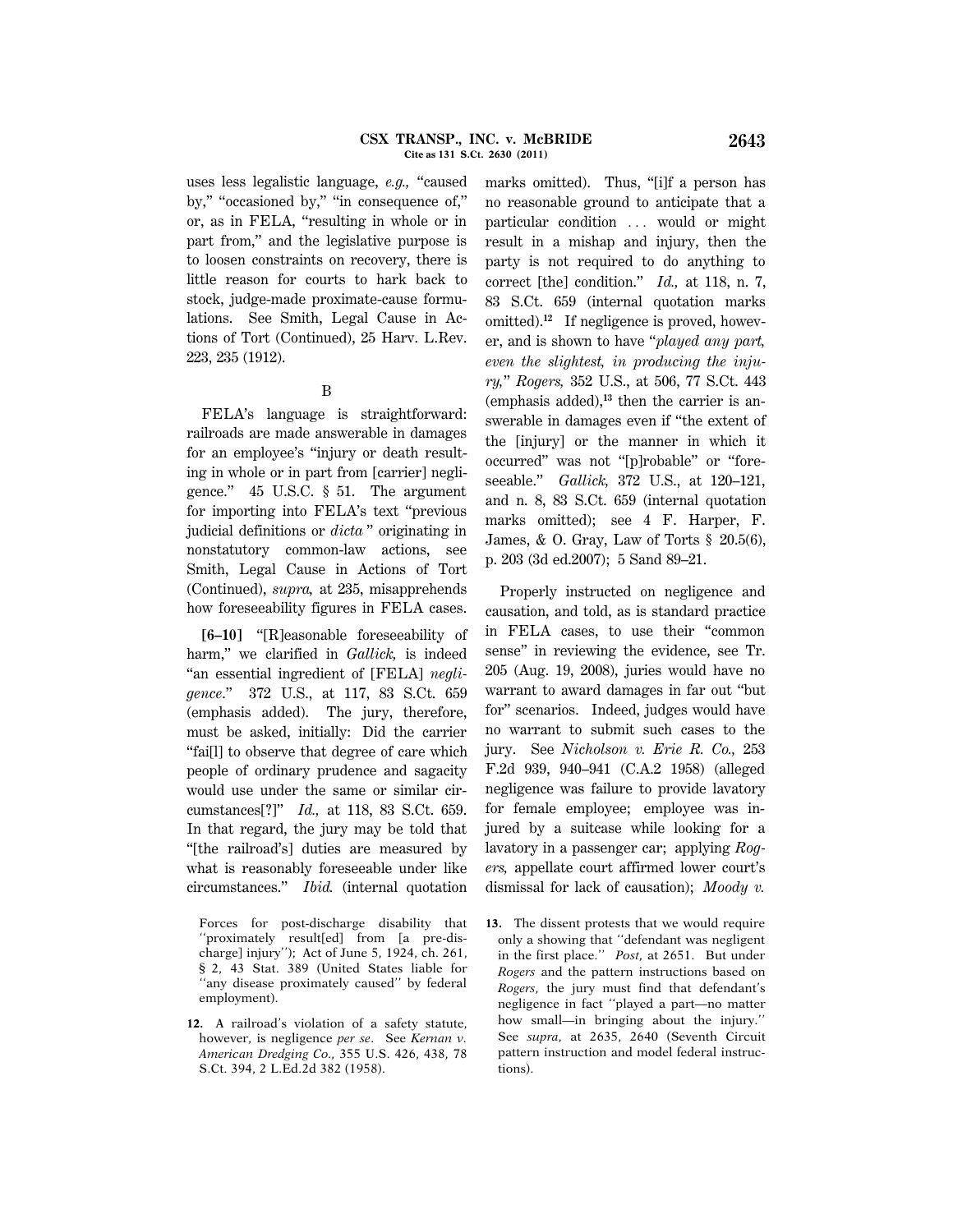*Boston and Maine Corp.,* 921 F.2d 1, 2–5 (C.A.1 1990) (employee suffered stress-related heart attack after railroad forced him to work more than 12 hours with inadequate breaks; applying *Rogers,* appellate court affirmed grant of summary judgment for lack of causation). See also *supra,* at 2641 (*Rogers* has generated no extravagant jury awards or appellate court decisions).

In addition to the constraints of common sense, FELA's limitations on who may sue, and for what, reduce the risk of exorbitant liability. As earlier noted, see *supra,* at 2636, the statute confines the universe of compensable injuries to those sustained by employees, during employment. § 51. Hence there are no unforeseeable plaintiffs in FELA cases. And the statute weeds out the injuries most likely to bear only a tenuous relationship to railroad negligence, namely, those occurring *outside* the workplace.**<sup>14</sup>**

There is a real risk, on the other hand, that the ''in natural or probable sequence'' charge sought by CSX would mislead. If taken to mean the plaintiff's injury must *probably* (''more likely than not'') follow from the railroad's negligent conduct, then the force of FELA's ''resulting in whole or in part'' language would be blunted. Railroad negligence would ''probably'' cause a worker's injury only if that negligence was a dominant contributor to the injury, not merely a contributor in any part.

#### \* \* \*

For the reasons stated, it is not error in a FELA case to refuse a charge embracing stock proximate cause terminology. Juries in such cases are properly instructed that a defendant railroad ''caused or contributed to'' a railroad worker's injury ''if [the railroad's] negligence played a part—no matter how small—in bringing about the injury.'' That, indeed, is the test Congress prescribed for proximate causation in FELA cases. See *supra,* at 2638 – 2639, 2641. As the courts below so held, the judgment of the U.S. Court of Appeals for the Seventh Circuit is

# *Affirmed.*

Chief Justice ROBERTS, with whom Justice SCALIA, Justice KENNEDY, and Justice ALITO join, dissenting.

''It is a well established principle of [the common] law, that in all cases of loss we are to attribute it to the proximate cause, and not to any remote cause: causa proxima non remota spectatur.'' *Waters v. Merchants' Louisville Ins. Co.,* 11 Pet. 213, 223, 9 L.Ed. 691 (1837) (Story, J.). The Court today holds that this principle does not apply to actions under the Federal Employers' Liability Act (FELA), and that those suing under that statute may recover for injuries that were not proximately caused by the negligence of their employers. This even though we have held that FELA generally follows the common law, unless the Act expressly provides otherwise; even though FELA expressly abrogated common law rules in four other respects, but said nothing about proximate cause; and even though our own cases, for 50 years after the passage of FELA, re-

added). See *Holmes v. Securities Investor Protection Corporation,* 503 U.S. 258, 265– 268, 112 S.Ct. 1311, 117 L.Ed.2d 532 (1992); *Associated Gen. Contractors of Cal., Inc. v. Carpenters,* 459 U.S. 519, 529–535, 103 S.Ct. 897, 74 L.Ed.2d 723 (1983); *Dura Pharmaceuticals, Inc. v. Broudo,* 544 U.S. 336, 342– 346, 125 S.Ct. 1627, 161 L.Ed.2d 577 (2005).

**<sup>14.</sup>** CSX observes, as does the dissent, *post,* at 2646, that we have applied traditional notions of proximate causation under the RICO, antitrust, and securities fraud statutes. But those statutes cover broader classes of potential injuries and complainants. And none assign liability in language akin to FELA's ''resulting *in whole or in part* '' standard. § 51 (emphasis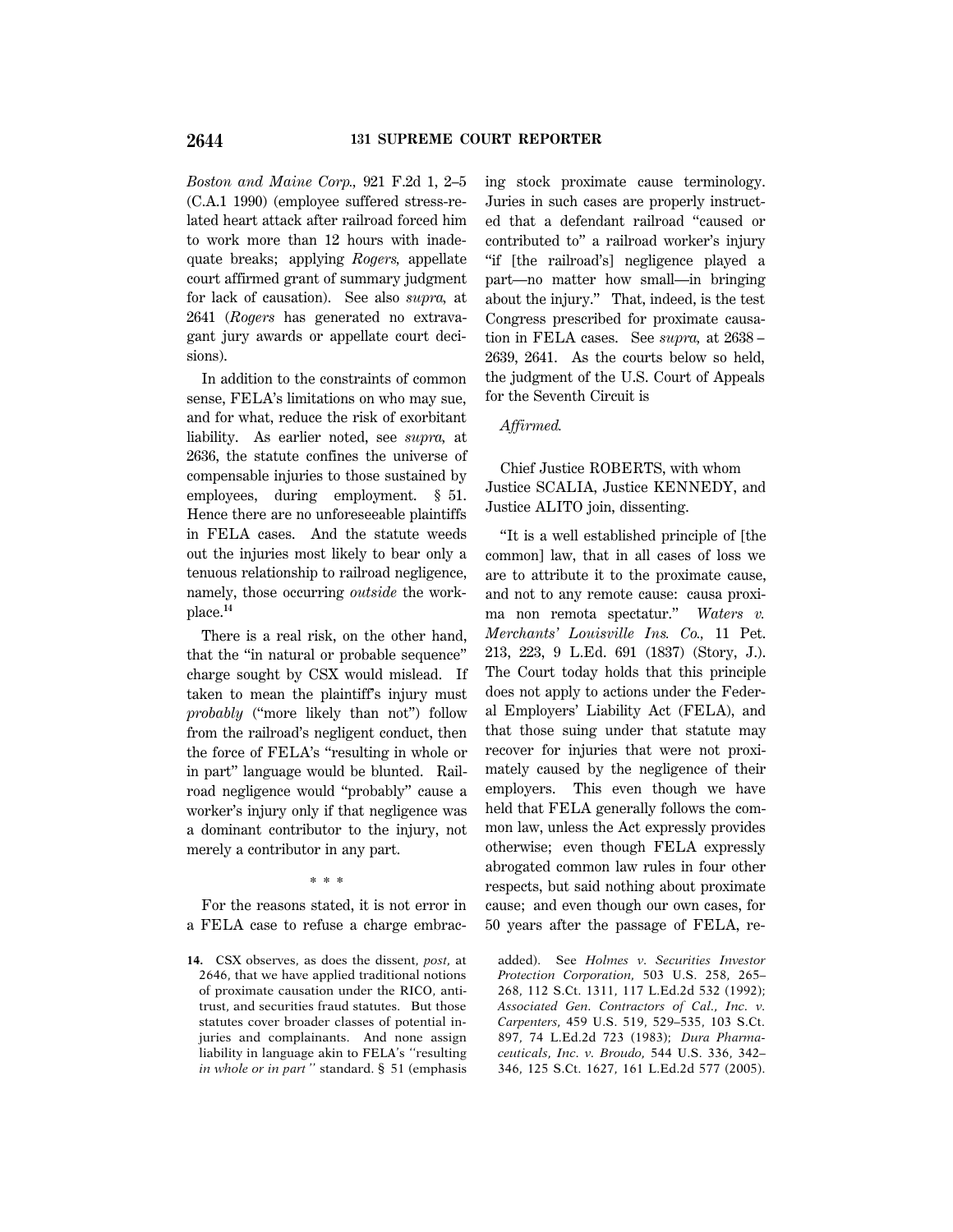peatedly recognized that proximate cause was required for recovery under that statute.

The Court is wrong to dispense with that familiar element of an action seeking recovery for negligence, an element ''generally thought to be a necessary limitation on liability,'' *Exxon Co., U.S.A. v. Sofec, Inc.,* 517 U.S. 830, 838, 116 S.Ct. 1813, 135 L.Ed.2d 113 (1996). The test the Court would substitute—whether negligence played any part, even the slightest, in producing the injury—is no limit at all. It is simply "but for" causation. Nothing in FELA itself, or our decision in *Rogers v. Missouri Pacific R. Co.,* 352 U.S. 500, 77 S.Ct. 443, 1 L.Ed.2d 493 (1957), supports such a boundless theory of liability.

I respectfully dissent.

# I

''Unlike a typical workers' compensation scheme, which provides relief without regard to fault, ... FELA provides a statutory cause of action sounding in negligence.'' *Norfolk Southern R. Co. v. Sorrell,* 549 U.S. 158, 165, 127 S.Ct. 799, 166 L.Ed.2d 638 (2007). When Congress creates such a federal tort, ''we start from the premise'' that Congress ''adopts the background of general tort law.'' *Staub v. Proctor Hospital,* 562 U.S. ––––, ––––, 131 S.Ct. 1186, 1191, 179 L.Ed.2d 144 (2011). With respect to FELA in particular, we have explained that ''[a]bsent express language to the contrary, the elements of a FELA claim are determined by reference to the common law.'' *Sorrell, supra,* at 165–166, 127 S.Ct. 799; see *Urie v. Thompson,* 337 U.S. 163, 182, 69 S.Ct. 1018, 93 L.Ed. 1282 (1949).

Recovery for negligence has always required a showing of proximate cause. '' 'In a philosophical sense, the consequences of an act go forward to eternity.'" *Holmes v. Securities Investor Protection Corpora*- *tion,* 503 U.S. 258, 266, n. 10, 112 S.Ct. 1311, 117 L.Ed.2d 532 (1992) (quoting W. Keeton, D. Dobbs, R. Keeton, & D. Owen, Prosser and Keeton on Law of Torts § 41, p. 264 (5th ed.1984)). Law, however, is not philosophy, and the concept of proximate cause developed at common law in response to the perceived need to distinguish ''but for'' cause from those more direct causes of injury that can form the basis for liability at law.

The plurality breaks no new ground in criticizing the variety of formulations of the concept of proximate cause, *ante,* at 2642; courts, commentators, and first-year law students have been doing that for generations. See *Exxon, supra,* at 838, 116 S.Ct. 1813. But it is often easier to disparage the product of centuries of common law than to devise a plausible substitute which may explain why Congress did not attempt to do so in FELA. Proximate cause is hardly the only enduring common law concept that is useful despite its imprecision, see *ante,* at 2641 – 2642. It is in good company with proof beyond a reasonable doubt, necessity, willfulness, and unconscionability—to name just a few.

Proximate cause refers to the basic requirement that before recovery is allowed in tort, there must be ''some direct relation between the injury asserted and the injurious conduct alleged,'' *Holmes,* 503 U.S., at 268, 112 S.Ct. 1311. It excludes from the scope of liability injuries that are ''too remote," "purely contingent," or "indirect[].'' *Id.,* at 268, 271, 274, 112 S.Ct. 1311. Recognizing that liability must not attach to ''every conceivable harm that can be traced to alleged wrongdoing,'' proximate cause requires a ''causal connection between the wrong and the injury,'' *Associated Gen. Contractors of Cal., Inc. v. Carpenters,* 459 U.S. 519, 536, 533, n. 26, 103 S.Ct. 897, 74 L.Ed.2d 723 (1983), that is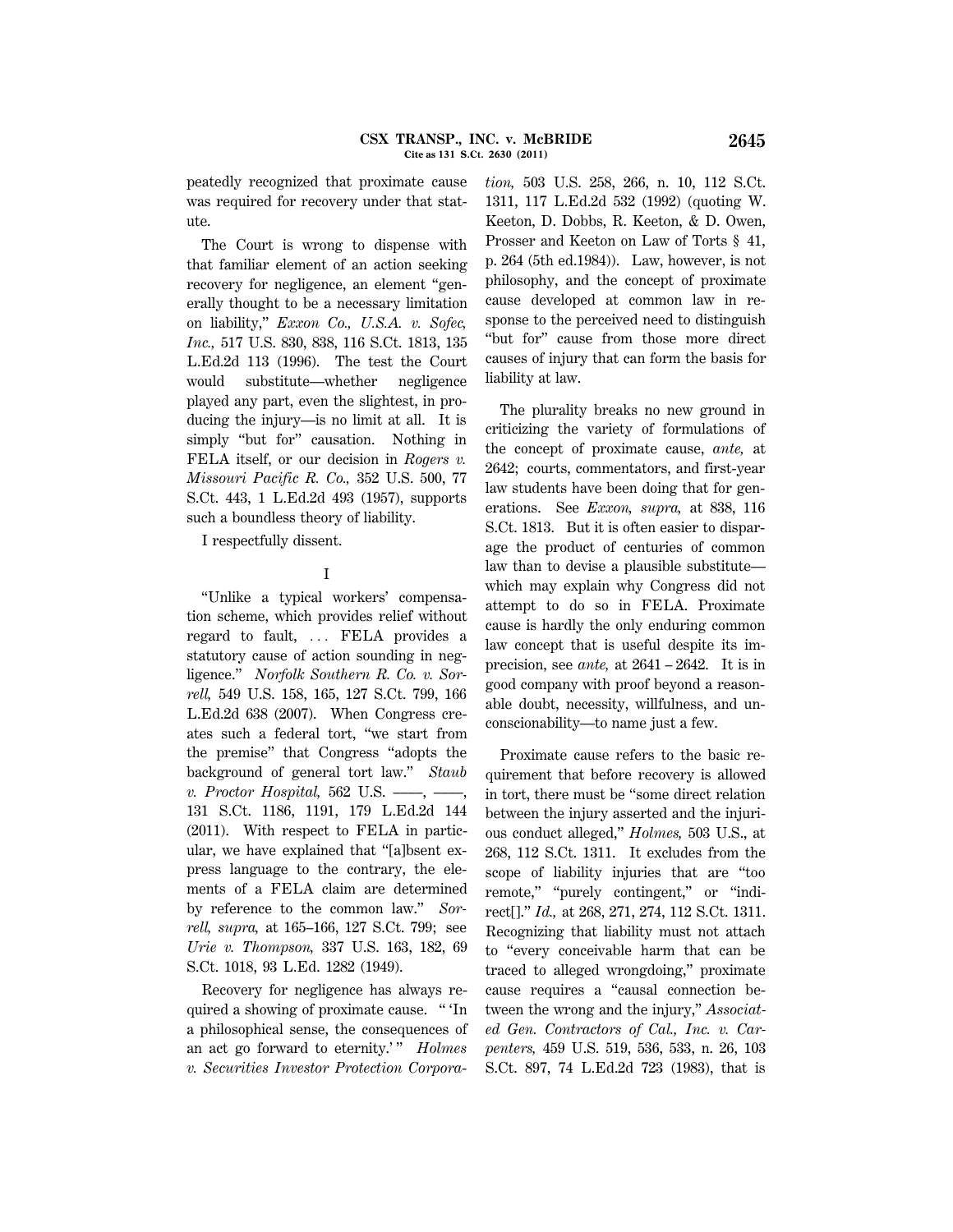not so "tenuous ... that what is claimed to be consequence is only fortuity,'' *Exxon, supra,* at 838, 116 S.Ct. 1813 (internal quotation marks omitted). It limits liability at some point before the want of a nail leads to loss of the kingdom. When FELA was passed, as now, ''[t]he question whether damage in a given case is proximate or remote [was] one of great importance  $\ldots$  . [T]he determination of it determines legal right,'' 1 T. Street, Foundations of Legal Liability 110 (1906) (reprint 1980).

FELA expressly abrogated common law tort principles in four specific ways. See *Sorrell, supra,* at 166, 168, 127 S.Ct. 799; *Consolidated Rail Corporation v. Gottshall,* 512 U.S. 532, 542–543, 114 S.Ct. 2396, 129 L.Ed.2d 427 (1994). As enacted in 1908, the Act abolished the common law contributory negligence rule, which barred plaintiffs whose negligence had contributed to their injuries from recovering for the negligence of another. See Act of Apr. 22, § 3, 35 Stat. 66. FELA also abandoned the so-called fellow-servant rule, § 1, prohibited an assumption of risk defense in certain cases, § 4, and barred employees from contractually releasing their employers from liability, § 5.

But ''[o]nly to the extent of these explicit statutory alterations is FELA an avowed departure from the rules of the common law.'' *Gottshall, supra,* at 544, 114 S.Ct. 2396 (internal quotation marks omitted). FELA did not abolish the familiar requirement of proximate cause. Because "Congress expressly dispensed with [certain] common-law doctrines'' in FELA but ''did not deal at all with [other] equally wellestablished doctrine[s],'' I do not believe that ''Congress intended to abrogate [the other] doctrine[s] *sub silentio*.'' *Monessen Southwestern R. Co. v. Morgan,* 486 U.S. 330, 337–338, 108 S.Ct. 1837, 100 L.Ed.2d 349 (1988).

We have applied the standard requirement of proximate cause to actions under federal statutes where the text did not expressly provide for it. See *Dura Pharmaceuticals, Inc. v. Broudo,* 544 U.S. 336, 342–346, 125 S.Ct. 1627, 161 L.Ed.2d 577 (2005) (securities fraud); *Holmes, supra,* at 268–270, 112 S.Ct. 1311 (Racketeer Influenced and Corrupt Organizations Act); *Associated Gen. Contractors of Cal., Inc., supra,* at 529–535, 103 S.Ct. 897 (Clayton Act); cf. *Metropolitan Edison Co. v. People Against Nuclear Energy,* 460 U.S. 766, 774, 103 S.Ct. 1556, 75 L.Ed.2d 534 (1983) (''the terms 'environmental effect' and 'environmental impact' in [the National Environmental Policy Act of 1969 should] be read to include a requirement of a reasonably close causal relationship between a change in the physical environment and the effect at issue  $\ldots$  like the familiar doctrine of proximate cause from tort law'').

The Court does not explicitly rest its argument on its own reading of FELA's text. The jury instruction on causation it approves, however, derives from Section 1 of FELA, 45 U.S.C. § 51. See *ante,* at 2634, 2643. But nothing in Section 1 is similar to the "express language" Congress employed elsewhere in FELA when it wanted to abrogate a common law rule, *Sorrell, supra,* at 165–166, 127 S.Ct. 799. See, *e.g.,* § 53 (''the fact that the employee may have been guilty of contributory negligence shall not bar a recovery''); § 54 (''employee shall not be held to have assumed the risks of his employment'').

As the very first section of the statute, Section 1 simply outlines who could be sued by whom and for what types of injuries. It provides that ''[e]very common carrier by railroad ... shall be liable in damages to any person suffering injury while he is employed by such carrier  $\ldots$ for such injury or death resulting in whole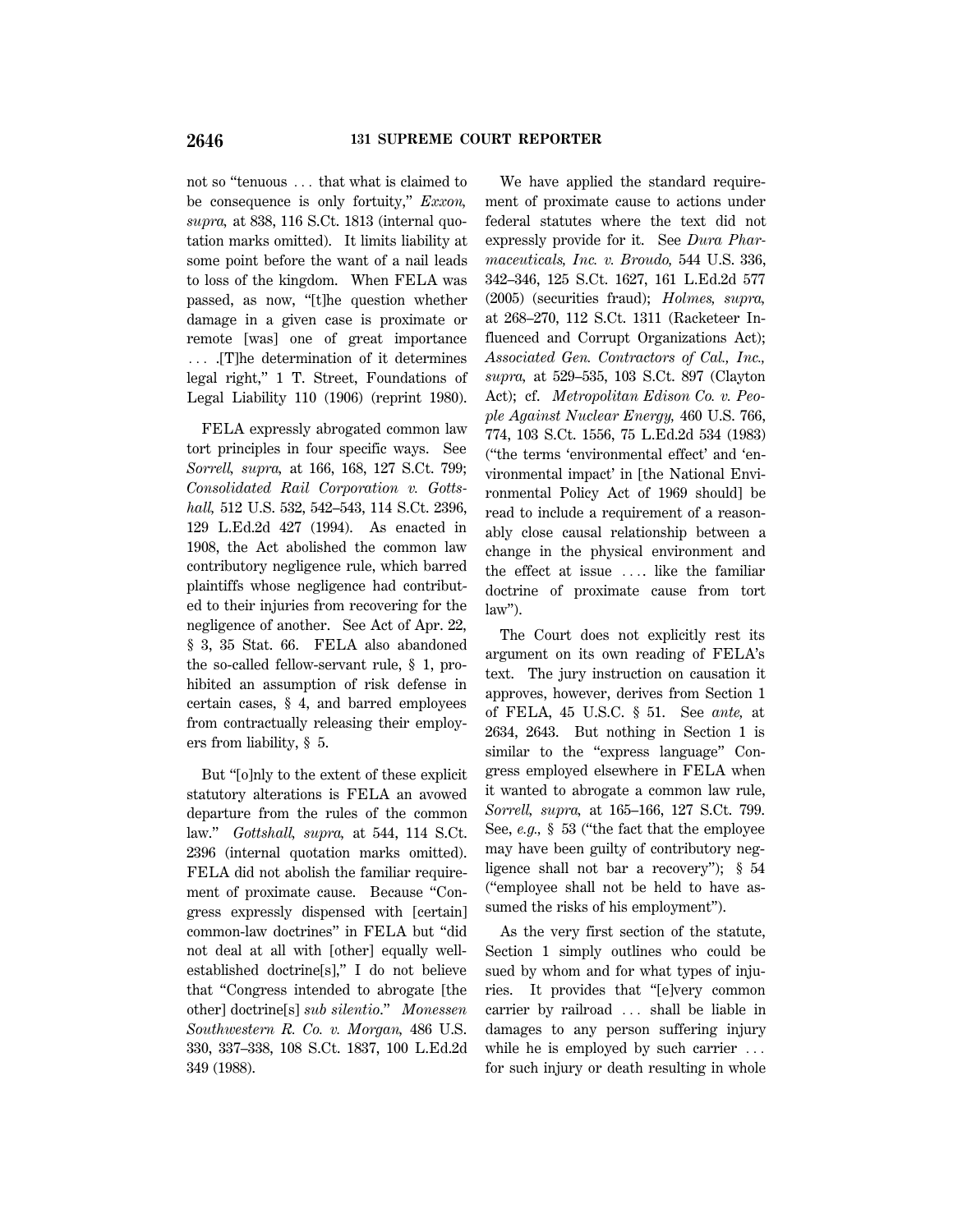#### **CSX TRANSP., INC. v. McBRIDE 2647 Cite as 131 S.Ct. 2630 (2011)**

or in part from the negligence of any of the officers, agents, or employees of such carrier.'' § 51. The Court's theory seems to be that the words ''in whole or in part'' signal a departure from the historic requirement of proximate cause. But those words served a very different purpose. They did indeed mark an important departure from a common law principle, but it was the principle of contributory negligence—not proximate cause.

As noted, FELA abolished the defense of contributory negligence; the ''in whole or in part'' language simply reflected the fact that the railroad would remain liable even if its negligence was not the sole cause of injury. See *Sorrell,* 549 U.S., at 170, 127 S.Ct. 799. The Congress that was so clear when it was abolishing common law limits on recovery elsewhere in FELA did not abrogate the fundamental principle of proximate cause in the oblique manner the Court suggests. ''[I]f Congress had intended such a sea change'' in negligence principles ''it would have said so clearly.'' *Board of Trustees of Leland Stanford Junior Univ. v. Roche Molecular Systems, Inc.*, 563 U.S. ——, ——, 131 S.Ct. 2188,  $2198 - 2199$ , — L.Ed.2d —  $(2011)$ .

The language the Court adopts as an instruction on causation requires only that negligence have '' 'played any part, even the slightest, in producing the injury.' '' *Ante,* at 2643 (quoting *Rogers,* 352 U.S., at 506, 77 S.Ct. 443; emphasis deleted); see also *ante,* at 2644 (''Juries in such cases are properly instructed that a defendant railroad 'caused or contributed to' a railroad worker's injury 'if [the railroad's] negligence played a part—no matter how small—in bringing about the injury'". If that is proved, ''then the carrier is answerable in damages even if the extent of the [injury] or the manner in which it occurred was not '[p]robable' or 'foreseeable.' ''

*Ante,* at 2643 (some internal quotation marks omitted). There is nothing in that language that requires anything other than "but for" cause. The terms "even the slightest'' and ''no matter how small'' make clear to juries that even the faintest whisper of ''but for'' causation will do.

At oral argument, counsel for McBride explained that the correct standard for recovery under FELA is ''but-for plus a relaxed form of legal cause.'' Tr. of Oral Arg. 44. There is no ''plus'' in the rule the Court announces today. In this very case defense counsel was free to argue ''but for'' cause pure and simple to the jury. In closing, counsel informed the jury: ''What we also have to show is defendant's negligence caused or contributed to [McBride's] injury. It never would have happened *but for* [CSX] giving him that train.'' App. to Pet. for Cert. 67a (emphasis added).

At certain points in its opinion, the Court acknowledges that ''[i]njuries have countless causes,'' not all of which ''should give rise to legal liability.'' *Ante,* at 2637. But the causation test the Court embraces contains no limit on causation at all.

## II

This Court, from the time of FELA's enactment, understood FELA to require plaintiffs to prove that an employer's negligence ''is a proximate cause of the accident,'' *Davis v. Wolfe,* 263 U.S. 239, 243, 44 S.Ct. 64, 68 L.Ed. 284 (1923). See, *e.g.,* ibid. ("The rule clearly deducible from [prior] cases is that  $\ldots$  an employee cannot recover  $\ldots$  if the [employer's] failure  $\ldots$  is not a proximate cause of the accident ... but merely creates an incidental condition or situation in which the accident, otherwise caused, results in such injury''); *Carter v. Atlanta & St. Andrews Bay R. Co.,* 338 U.S. 430, 435, 70 S.Ct. 226, 94 L.Ed. 236 (1949) (''if the jury determines that the defendant's breach is a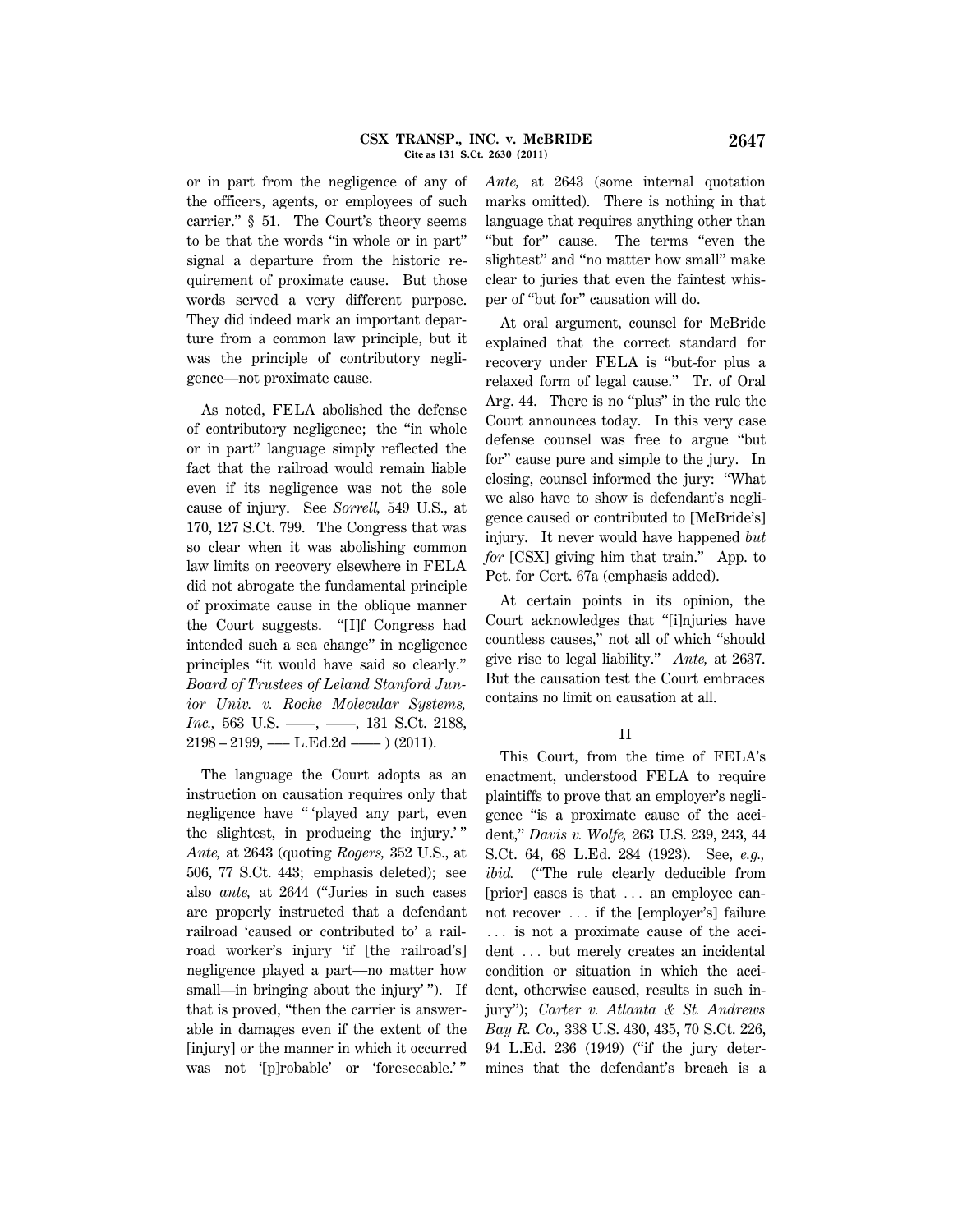contributory proximate cause of injury, it may find for the plaintiff'' (internal quotation marks omitted)); *O'Donnell v. Elgin, J. & E.R. Co.,* 338 U.S. 384, 394, 70 S.Ct. 200, 94 L.Ed. 187 (1949) (''plaintiff was entitled to  $a[n]$   $\ldots$  instruction  $\ldots$  which rendered defendant liable for injuries proximately resulting therefrom'').

A comprehensive treatise written shortly after Congress enacted FELA confirmed that "the plaintiff must  $\ldots$  show that the alleged negligence was the proximate cause of the damage'' in order to recover. 1 M. Roberts, Federal Liabilities of Carriers § 538, p. 942 (1918). As Justice Souter has explained, for the half century after the enactment of FELA, the Court ''consistently recognized and applied proximate cause as the proper standard in FELA suits.'' *Sorrell, supra,* at 174, 127 S.Ct. 799 (concurring opinion).

No matter. For the Court, time begins in 1957, with our opinion in *Rogers v. Missouri Pacific R. Co.,* 352 U.S. 500, 77 S.Ct. 443, 1 L.Ed.2d 493.

That opinion, however, "left this law where it was.'' *Sorrell, supra,* at 174, 127 S.Ct. 799 (Souter, J., concurring). A jury in that case awarded Rogers damages against his railroad employer, but the Supreme Court of Missouri reversed the jury verdict. As the Court explains today, we suggested in *Rogers* that there were ''two potential readings'' of the lower court's opinion and that both were wrong. *Ante,* at 2638. In doing so, we clarified the consequences of FELA's elimination of the common law contributory negligence rule. We did not do what Congress chose not to do, and abrogate the rule of proximate cause.

First, we rejected the idea "that [Rogers's] conduct was the *sole cause* of his mishap.'' 352 U.S., at 504, 77 S.Ct. 443 (emphasis added); contra, *Rogers v. Thompson,* 284 S.W.2d 467, 472 (Mo.1955) (while ''[Rogers] was confronted by an  $emergency[,$ ]  $\ldots$  it was an emergency brought about by himself''). There were, we explained, ''probative facts from which the jury could find that [the railroad] was or should have been aware of conditions which created a likelihood that [Rogers]  $\ldots$  would suffer just such an injury as he did.'' 352 U.S., at 503, 77 S.Ct. 443. We noted that ''[c]ommon experience teaches both that a passing train will fan the flames of a fire, and that a person suddenly enveloped in flames and smoke will instinctively react by retreating from the danger." *Ibid.* In referring to this predictable sequence of events, we described—in familiar terms—sufficient evidence of proximate cause. We therefore held that the railroad's negligence could have been a cause of Rogers's injury regardless of whether ''the *immediate* reason'' why Rogers slipped was the railroad's negligence in permitting gravel to remain on the surface or some other cause. *Ibid*. (emphasis added).

*Rogers* thereby clarified that, under a statute in which employer and employee could both be proximate causes of an injury, a railroad's negligence need not be the sole or last cause in order to be proximate. That is an application of proximate cause, not a repudiation of it. See Street 111 (''a cause may be sufficiently near in law to the damage to be considered its effective legal cause without by any means being the nearest or most proximate to the causes which contribute of the injury''); 1 D. Dobbs, Law of Torts § 180, p. 445 (2001).

We then considered a second interpretation. The Missouri Supreme Court's opinion could alternatively be read as having held that Rogers's ''conduct was *at least as probable a cause* for his mishap as any negligence of the [railroad],'' and that—in those circumstances—''there was no case for the jury.'' 352 U.S., at 505, 77 S.Ct.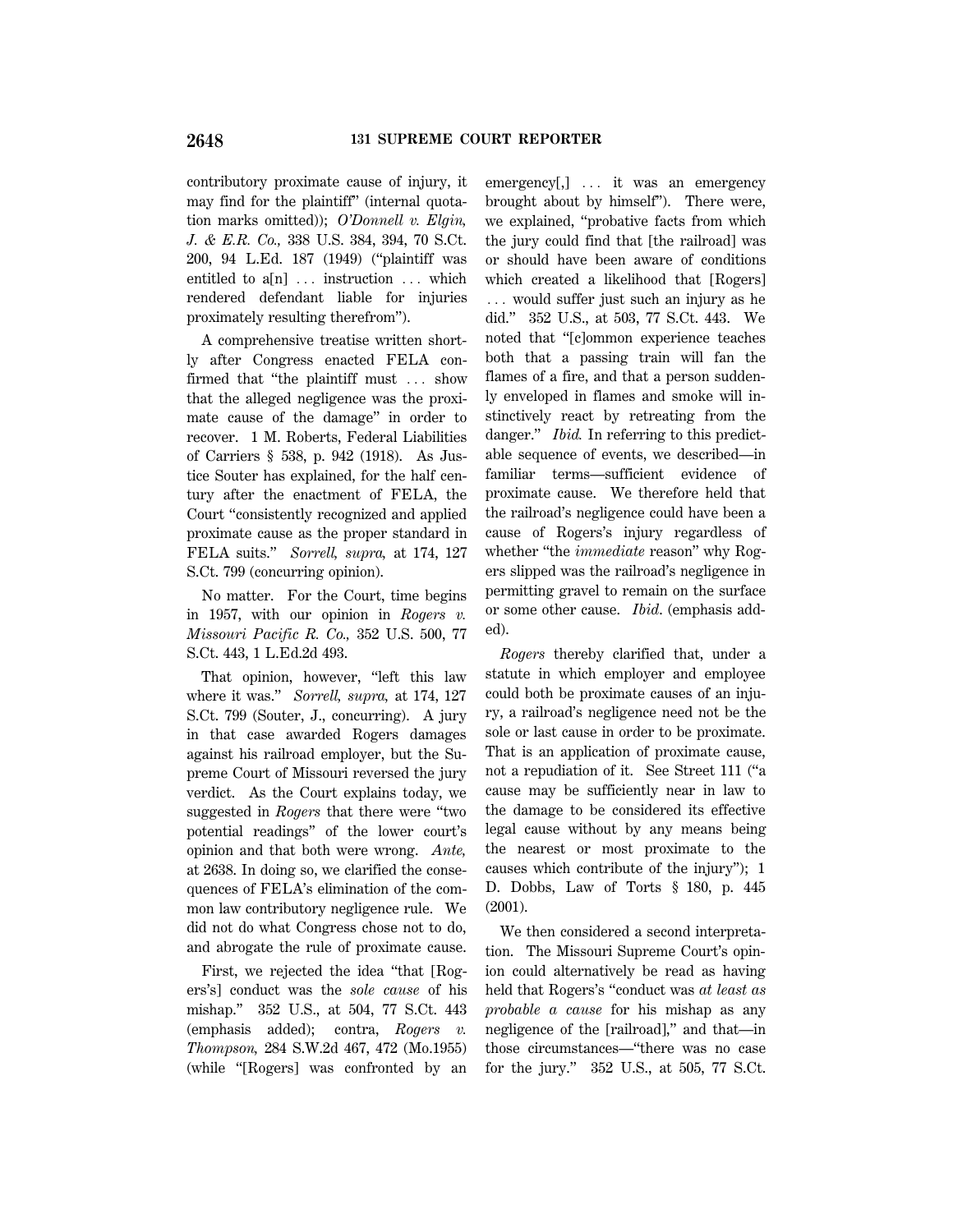443 (emphasis added). If this was the principle the court applied below, it was also wrong and for many of the same reasons.

Under a comparative negligence scheme in which multiple causes may act concurrently, we clarified that a railroad's negligence need not be the ''sole, efficient, producing cause of injury," *id.*, at 506, 77 S.Ct. 443. The question was simply whether "employer negligence played any part, even the slightest, in producing the injury." *Ibid.* "It does not matter," we continued, ''that, from the evidence, the jury may also with reason, on grounds of probability, attribute the result to other causes, *including the employee's contributory negligence*.'' *Ibid.* (emphasis added).

The Court today takes the "any part, even the slightest'' language out of context and views it as a rejection of proximate cause. But *Rogers* was talking about contributory negligence—it said so—and the language it chose confirms just that. ''Slight'' negligence was familiar usage in this context. The statute immediately preceding FELA, passed just two years earlier in 1906, moved part way from contributory to comparative negligence. It provided that ''the fact that the employee may have been guilty of contributory negligence shall not bar a recovery where his contributory negligence was slight and that of the employer was gross in comparison.'' Act of June 11, 1906, § 2, 34 Stat. 232. Other statutes similarly made this halfway stop on the road from contributory to pure comparative negligence, again using the term "slight." See Dobbs § 201, at 503 (''One earlier [version of comparative fault]  $\ldots$  allowed the negligent plaintiff to recover if the plaintiff's negligence was slight and the defendant's gross  $\ldots$ Modern comparative negligence law works differently, reducing the plaintiff's recovery in proportion to the plaintiff's fault''); V. Schwartz, Comparative Negligence § 2.01[b][2], p. 33 (5th ed.2010) (a "major form of modified comparative negligence is the 'slight-gross' system''); *id.* § 3.04[b], at 75. In 1908, FELA completed the transition to pure comparative negligence with respect to rail workers. See Dobbs § 201, at 503. Under FELA, it does not matter whose negligence was "slight" or "gross." The use of the term "even the slightest" in *Rogers* makes perfect sense when the decision is understood to be about multiple causes—not about how direct any particular cause must be. See *Sorrell,* 549 U.S., at 175, 127 S.Ct. 799 (Souter, J., concurring) (pertinent language concerned ''multiplicity of causations,'' not ''the necessary directness of  $\ldots$  causation").

The Court views *Rogers* as ''describ[ing] the test for proximate causation'' under FELA, *ante,* at 2641 (internal quotation marks omitted), but *Rogers* itself says nothing of the sort. See 352 U.S., at 506, 77 S.Ct. 443 (describing its test as ''the test *of a jury case* '' (emphasis added)). *Rogers* did not set forth a novel standard for proximate cause—much less an instruction designed to guide jurors in determining causation. Indeed, the trial court in *Rogers* used the term ''proximate cause'' in its jury instruction and directed the jury to find that Rogers could not recover if his injuries "were not directly  $\ldots$  caused by" the railroad's negligence. *Id.,* at 505, n. 9, 77 S.Ct. 443 (internal quotation marks omitted). Our opinion quoted that instruction, *ibid.,* but ''took no issue with [it] in this respect,'' *Sorrell, supra,* at 176, 127 S.Ct. 799 (Souter, J., concurring).

A few of our cases have characterized *Rogers* as holding that ''a relaxed standard of causation applies under FELA.'' *Gottshall,* 512 U.S., at 543, 114 S.Ct. 2396; see *Crane v. Cedar Rapids & Iowa City R. Co.,* 395 U.S. 164, 166, 89 S.Ct. 1706, 23 L.Ed.2d 176 (1969). Fair enough; but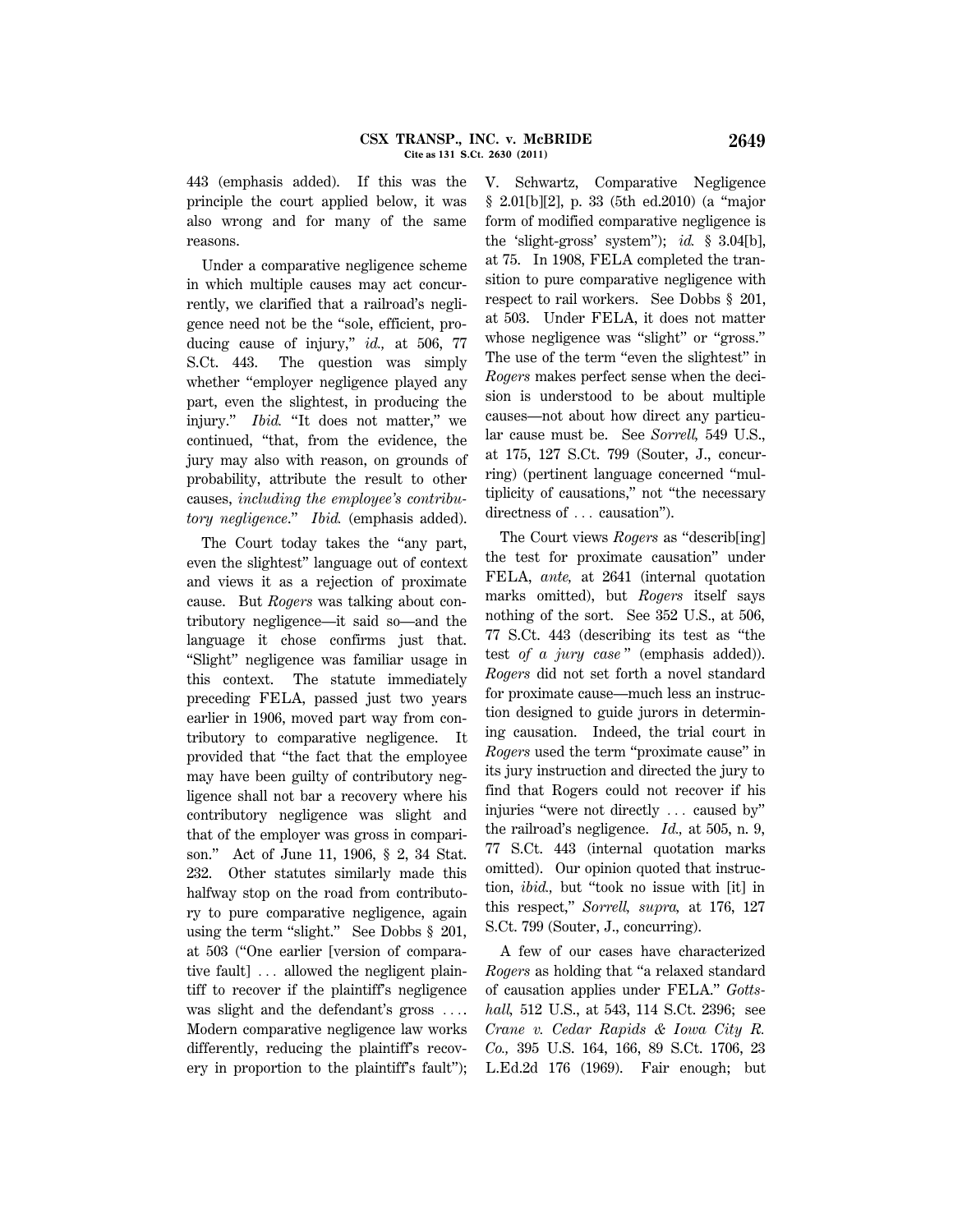these passing summations of *Rogers* do not alter its holding. FELA did, of course, change common law rules relating to causation in one respect: Under FELA, a railroad's negligence did not have to be the exclusive cause of an injury. See *Gottshall, supra,* at 542–543, 114 S.Ct. 2396 (''Congress did away with several commonlaw tort defenses .... Specifically, the statute ... rejected the doctrine of contributory negligence in favor of that of comparative negligence''). And, unlike under FELA's predecessor, the proportionate degree of the employee's negligence would not necessarily bar his recovery. But we have never held—until today—that FELA entirely eliminates proximate cause as a limit on liability.

### III

The Court is correct that the federal courts of appeals have read *Rogers* to support the adoption of instructions like the one given here. But we do not resolve questions such as the one before us by a show of hands. See *Buckhannon Board & Care Home, Inc. v. West Virginia Dept. of Health and Human Resources,* 532 U.S. 598, 605, 121 S.Ct. 1835, 149 L.Ed.2d 855 (2001); *id.,* at 621, 121 S.Ct. 1835 (SCA-LIA, J., concurring) (''The dissent's insistence that we defer to the 'clear majority' of Circuit opinion is particularly peculiar in the present case, since that majority has been nurtured and preserved *by our own misleading dicta* ''); cf. *McNally v. United States,* 483 U.S. 350, 365, 107 S.Ct. 2875, 97 L.Ed.2d 292 (1987) (Stevens, J., dissenting) (pointing out that ''[e]very court to consider the matter'' had disagreed with the majority's holding).

In addition, the Court discounts the views of those state courts of last resort that agree FELA did not relegate proximate cause to the dustbin. Those courts either reject the position the Court adopts

today or suggest that FELA does not entirely eliminate proximate cause. See *Ballard v. Union Pacific R. Co.,* 279 Neb. 638, 644, 781 N.W.2d 47, 53 (2010) (''an employee must prove the employer's negligence and that the alleged negligence is a proximate cause of the employee's injury''); *CSX Transp., Inc. v. Miller,* 46 So.3d 434, 450 (Ala.2010) (''the jury in this case was properly instructed by the trial court that [respondent] could not be compensated for any injury not proximately caused by [petitioner's] negligence''), cf. *id.,* at 461 (quoting *Rogers* ); *Raab v. Utah R. Co.,* 2009 UT 61, ¶ 20, 221 P.3d 219, 225 (''*Rogers* did not speak to the issue of proximate cause''); *Gardner v. CSX Transp., Inc.,* 201 W.Va. 490, 500, 498 S.E.2d 473, 483 (1997) (''we hold that to prevail on a claim under  $[{\rm FELA}]$   $\ldots$  a plaintiff employee must establish that the defendant employer acted negligently and that such negligence contributed proximately, in whole or in part, to plaintiff's injury''); *Snipes v. Chicago, Central, & Pacific R. Co.,* 484 N.W.2d 162, 164–165 (Iowa 1992) (stating that ''[r]ecovery under the FELA requires an injured employee to prove that the defendant employer was negligent and that the negligence proximately caused, in whole or in part, the accident," while noting that *Rogers* 's ''threshold for recovery'' is ''low''); *Marazzato v. Burlington No. R. Co.,* 249 Mont. 487, 491, 817 P.2d 672, 675 (1991) (''plaintiff has the burden of proving that defendant's negligence was the proximate cause in whole or in part of the plaintiff's [death]''); *Reed v. Pennsylvania R. Co.,* 171 Ohio St. 433, 436, 171 N.E.2d 718, 721–722 (1961) (''such violation could not legally amount to a proximate cause of the injury to plaintiff's leg''); see also *Hager v. Norfolk & W.R. Co.,* No. 87553, 2006 WL 3634373, \*6 (Ohio App., Dec. 14, 2006) (''the standard for proximate cause is broader under FELA than the common law'' (internal quotation marks omitted)).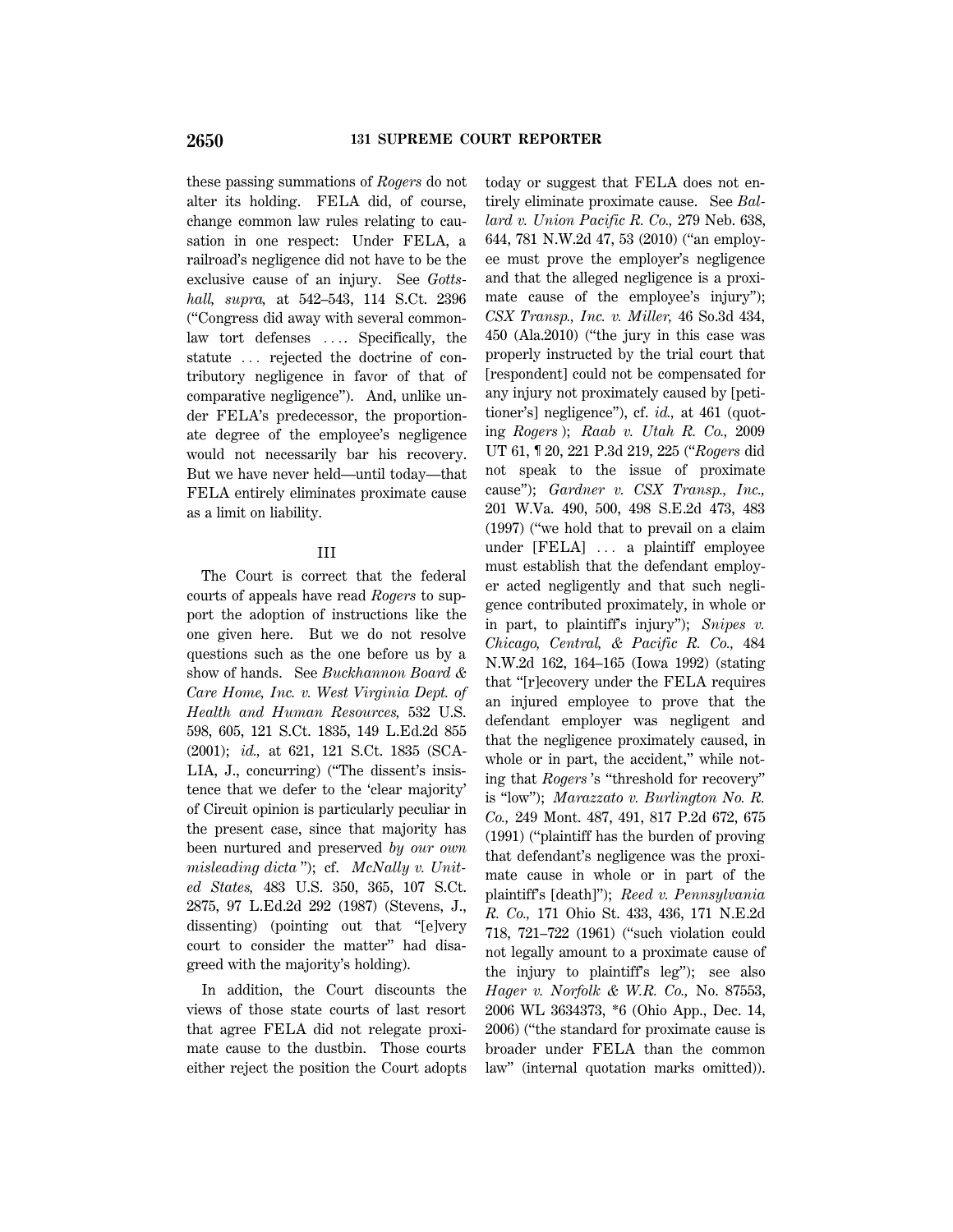If nothing more, the views of these courts show that the question whether and to what extent—FELA dispenses with proximate cause is not as ''settled'' as the Court would have it, *ante*, at —— (internal quotation marks omitted). Under these circumstances, it seems important to correct an interpretation of our own case law that has run, so to speak, off its own rails.\*

Even the Court seems to appreciate that it is creating a troubling gap in the FELA negligence action and ought to do *something* to patch it over. The something it proposes is ''[r]easonable foreseeability of harm,'' *ante,* at 2643 (internal quotation marks omitted). Foreseeability as a test for proximate causation would be one thing; foreseeability has, after all, long been an aspect of proximate cause. But that is not the test the Court prescribes. It instead limits the foreseeability inquiry to whether the defendant was negligent in the first place.

The Court observes that juries may be instructed that a defendant's negligence depends on ''what a reasonably prudent person would anticipate or foresee as creating a potential for harm.'' 5 L. Sand et al., Modern Federal Jury Instructions– Civil ¶ 89.10, p. 89–21 (2010); see *ante,* at 2641. That's all fine and good when a defendant's negligence results directly in the plaintiff's injury (nevermind that no ''reasonable foreseeability'' instruction was given in this case). For instance, if I drop a piano from a window and it falls on a person, there is no question that I was negligent and could have foreseen that the piano would hit someone—as, in fact, it did. The problem for the Court's test arises when the negligence does not directly produce the injury to the plaintiff: I drop a piano; it cracks the sidewalk; during sidewalk repairs weeks later a man barreling down the sidewalk on a bicycle hits a cone that repairmen have placed around their worksite, and is injured. Was I negligent in dropping the piano because I could have foreseen ''*a* mishap and injury,'' *ante,* at 2643 (emphasis added; internal quotation marks omitted)? Yes. Did my negligence cause ''[*the* ] mishap and injury'' that resulted? It depends on what is meant by cause. My negligence was a ''but for'' cause of the injury: If I had not dropped the piano, the bicyclist would not have crashed. But is it a legal cause? No.

In one respect the Court's test is needlessly rigid. If courts must instruct juries on foreseeability as an aspect of negligence, why not instruct them on foreseeability as an aspect of causation? And if the jury is simply supposed to intuit that there should also be limits on the legal chain of causation—and that ''but for'' cause is not enough—why hide the ball? Why not simply tell the jury? Finally, if the Court intends ''foreseeability of harm'' to be a kind of poorman's proximate cause, then where does the Court find that requirement in the test *Rogers*—or FELA prescribes? Could it be derived from the common law?

Where does ''foreseeability of harm'' as the sole protection against limitless liabili-

<sup>\*</sup> The Court's contention that our position would unsettle the law contrary to principles of *stare decisis* exaggerates the state of the law. As the court below noted, ''[s]ince *Rogers,* the Supreme Court has not explained in detail how broadly or narrowly *Rogers* should be read by the lower federal courts.'' 598 F.3d 388, 397 (C.A.7 2010). See also *Norfolk*

*Southern R. Co. v. Sorrell,* 549 U.S. 158, 173, 127 S.Ct. 799, 166 L.Ed.2d 638 (2007) (Souter, J., concurring) (''*Rogers* did not address, much less alter, existing law governing the degree of causation necessary for redressing negligence as the cause of negligently inflicted harm'').